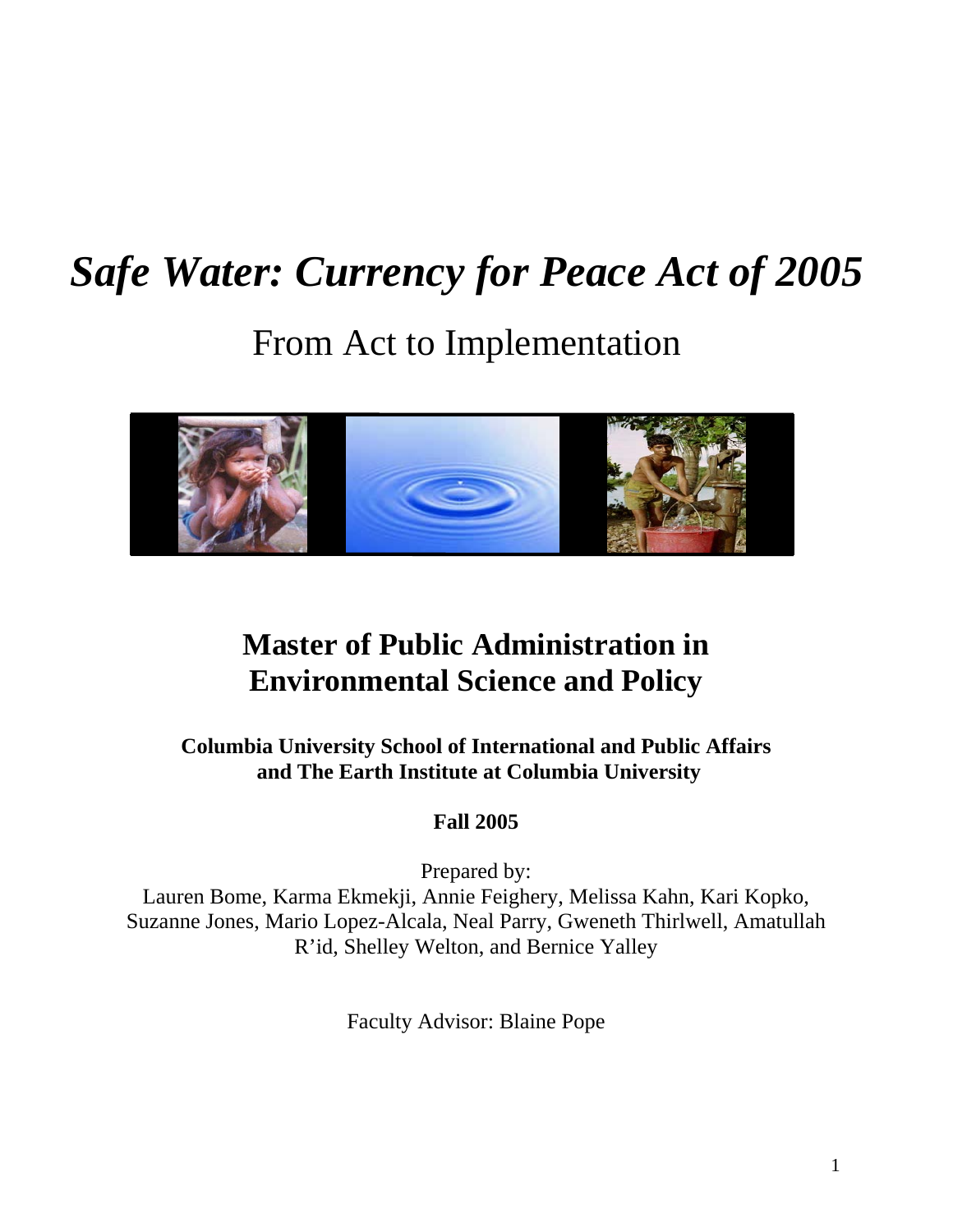### **Executive Summary**

Over the course of the summer and fall semesters, our workshop team explored the challenge of providing safe water and sanitation in developing nations. After offering a brief introduction to the problem, this final report provides a comprehensive summary of one policy approach to address the issue of a lack of access to clean water and sanitation in developing countries, with an emphasis on Southeast Asia and Sub-Saharan Africa. It begins with a summary and political analysis of the *Safe Water: Currency for Peace Act of 2005*. After this assessment is presented, the report continues under the assumption that the Act has been passed and is proceeding to the implementation stage. Building on a program options assessment, we find that the objectives of the Act are best achieved through the development of a new office within the U.S. Agency for International Development to create water infrastructure in a particular country as outlined by the Act. The report provides a budget, contracting and staffing plan, performance management system, and a master calendar outlining the first year tasks of this office, which we have given the name Safe Water Pilot Program Implementation Office, referred to by the acronym, SWaPPI.

Each year, as many as 5 million people throughout the world die because of lack of access to clean water, (Franzil, 2005). Every day thousands of people—most of whom are children—die from waterrelated diseases. In order to address the problem of lack of access to clean water, Senator Bill Frist introduced the *Safe Water: Currency for Peace Act of 2005* to the United States Senate in March of 2005. The Act amends the Foreign Assistance Act of 1961 to further the aims of the United States to promote global economic and social development by providing financial incentives to encourage the participation of the US private sector in developing water infrastructure in an impoverished country. To stimulate investment, as mandated by the Act, the US government will provide investment insurance up to 75% of the entire cost of a water project.

The primary solution proposed in the Act is for the US Agency for International Development (USAID) and the Overseas Private Investment Corporation (OPIC) to develop a 5-year pilot program, in a developing country chosen by Congress, that will stimulate private investment in water and sanitation infrastructure improvement projects. In order to carry out the mandate of creation of a pilot project, the establishment of an organization to oversee the program will be necessary. Our report details three options that we considered in choosing an organizational design. Ultimately, we settled upon the creation of the Safe Water Pilot Program Implementation Office (SWaPPI).

The SWaPPI Office will be located within the Washington, DC USAID facility and will include staff from other federal agencies, US non-governmental organizations, and international organizations as consultants. Staff will also be located externally in OPIC, as well as in the host country pilot communities and government. The Washington, DC SWaPPI headquarters will be divided into four offices: the Project Development Office (PDO), Office of Investor Relations (OIR), Office of Administration (OA), and the Office of Monitoring and Assessment (OMA). There will need to be considerable interaction with the private sector, and thus a plan for building public-private alliances is included in this report.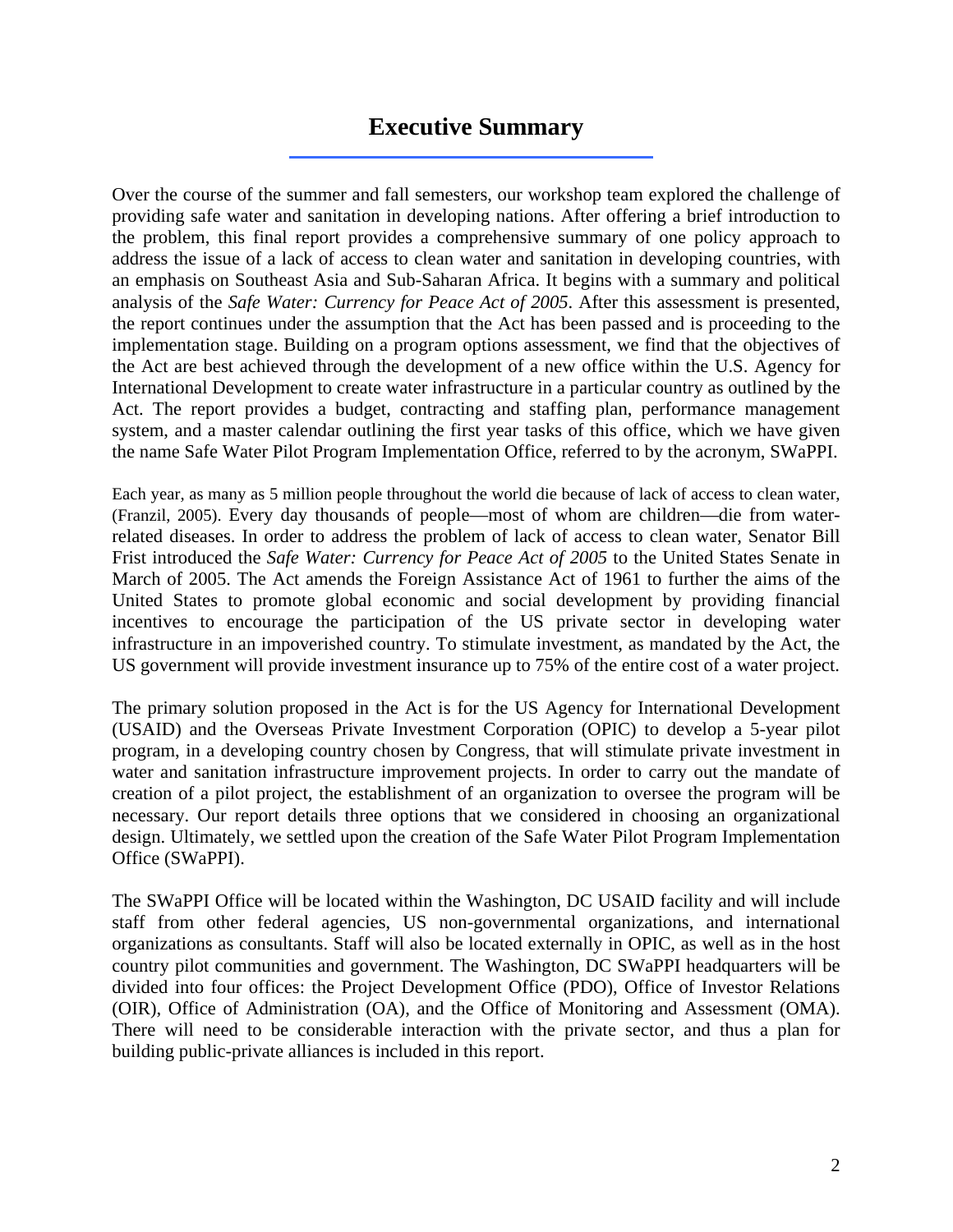SWaPPI's first year budget totals \$2,717,000. This report presents an overall program budget assessment and line item budgets. Key assumptions, such as the level of pay, type and amount of equipment, and number of staff hired are addressed. Performance management will be integral to SWaPPI's success due to its exploratory nature. The five-year pilot program will serve as a test for the feasibility of developing water and sanitation infrastructure through private investment. A detailed performance management system for SWaPPI will monitor the progress, strengths, and weaknesses of the office in its first year of operation. The performance management system mandates periodic reporting and communication by each office to other offices and to the director general.

The final component of this report is a master calendar for SWaPPI, which encompasses Fiscal Year 2007, from October 1, 2006 to September 30, 2007. The first year milestones for SWaPPI's operation are to furnish the SWaPPI office, hire and train staff, implement a performance management system, and identify a host community and pilot investor. The administrative tasks of meeting these objectives are outlined in SWaPPI's first year master calendar. The accomplishment of these first-year tasks will put SWaPPI in an excellent position to begin actively improving safe water and infrastructure in year two of its operation, as projects in local communities are slated to begin at this time.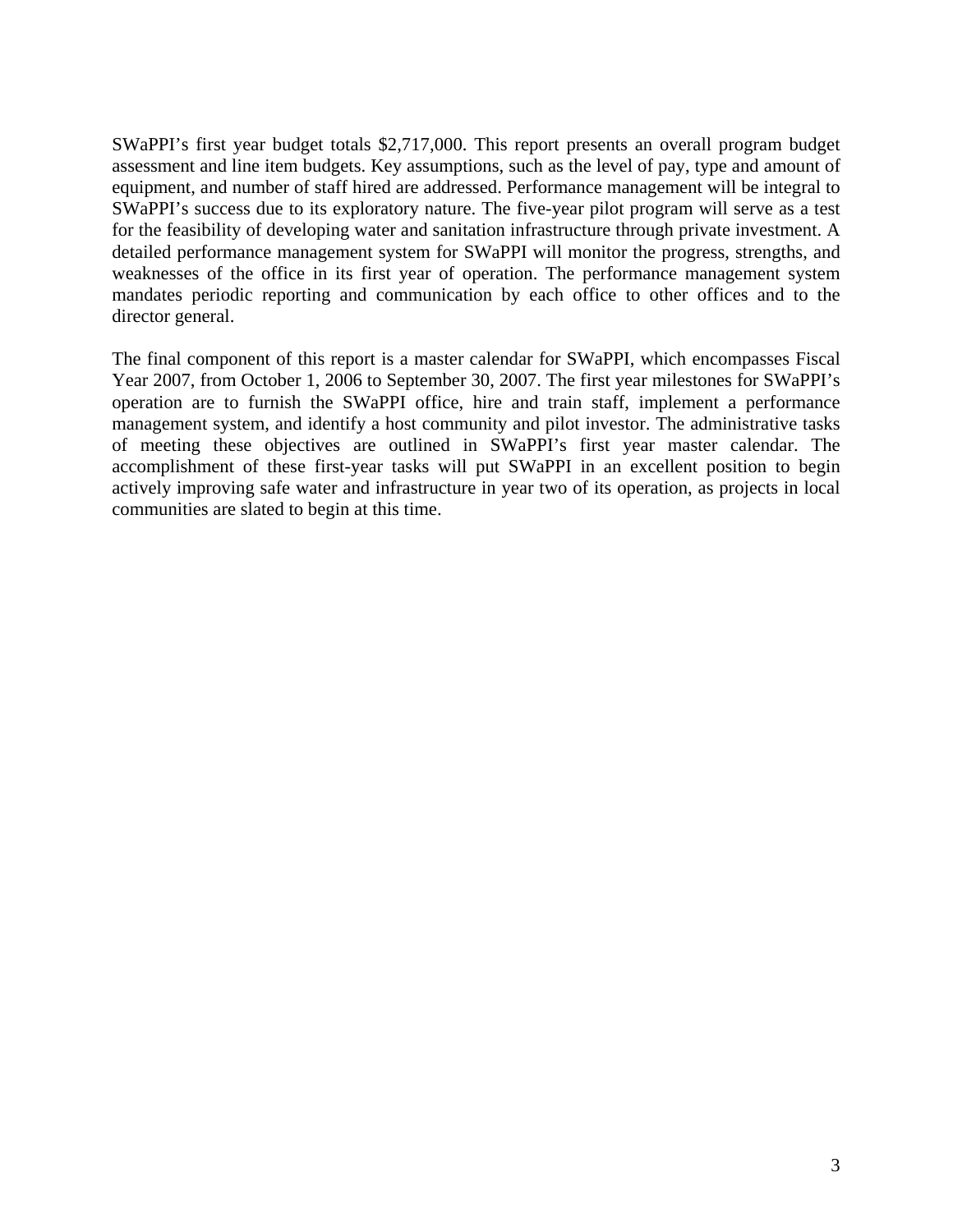### **Table of Contents**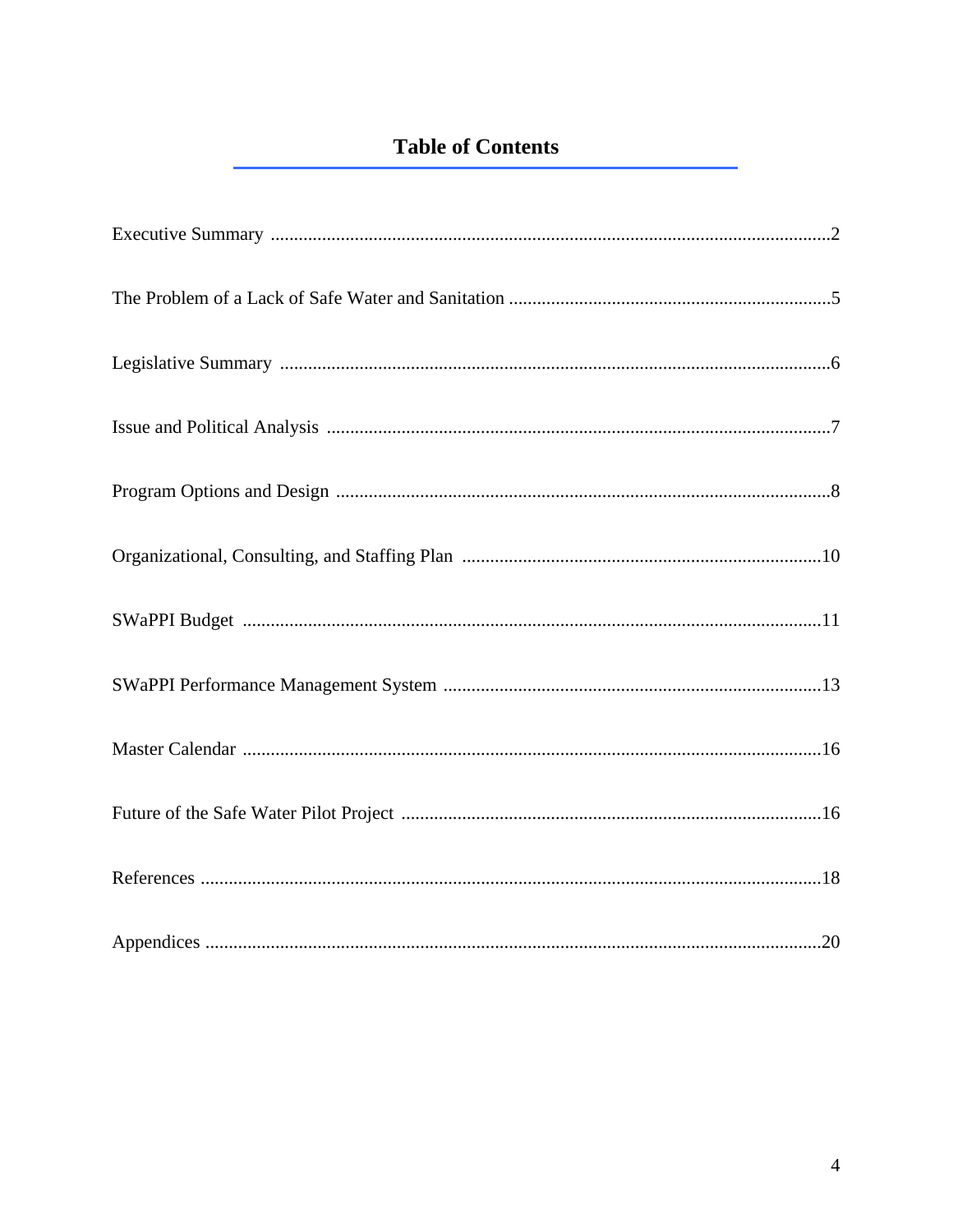### **The Problem of a Lack of Safe Water and Sanitation**

Access to clean water and basic sanitation facilities is a universal human right that is unequally distributed worldwide. According to the World Water Development Report of 2003, 1.1 billion people globally lack access to safe drinking water and an additional 2.4 billion people are without adequate sanitation facilities (UN World Water Assessment Program, 2003). The vast majority of people lacking access to safe water and sanitation reside in developing nations. The incidence of water-born illness that results from the contaminated water in these nations exacerbates problems of poverty. Approximately 80% of all diseases and over one-third of deaths in developing countries can be attributed to the consumption of contaminated water (Water Can/Eau Vive, 2003). Children are the most vulnerable population, as more than 6,000 children die every day from diseases associated with unsafe water and inadequate sanitation (Water Can/Eau Vive, 2003).

The problem of safe water and sanitation is a great burden to economic development. Individual productivity is greatly reduced by illness, and families experience diminished disposable income due to payments for medical treatment and valuable time and energy diverted to efforts to secure their water supply. Women and children may spend several hours fetching the household's water from far away sources, forcing many to forego basic education and more productive, incomegenerating activities. On a national scale, water-borne diseases and their consequences hinder economic activity. In some cases, debilitating illnesses like malaria slow the economic growth rate by 1.3% a year (World Bank Group, 2005).

Governments in developing nations are frequently unable to provide sufficient management or access to clean water due to a lack of natural and financial resources, a lack of expertise, government corruption, and civil wars. Thus, conditions of illness and poverty are further aggravated by the lack of proper water resource management (World Bank Group, 2005).

There is a consensus regarding the solution to the problems of water and sanitation and their impacts. The World Water Assessment program estimates that if improved water and basic sanitation were extended to currently un-served populations, the burden from diarrhoeal diseases could be reduced by 17 % annually. Furthermore, adverse health effects of contaminated water could be reduced by 70 % if full sanitation and well-regulated piped water were supplied. Since many water-related diseases can be prevented by sanitation initiatives such as hand-washing and boiling water, education plays a key factor in reducing the prevalence of disease (World Water Assessment Programme, 2003).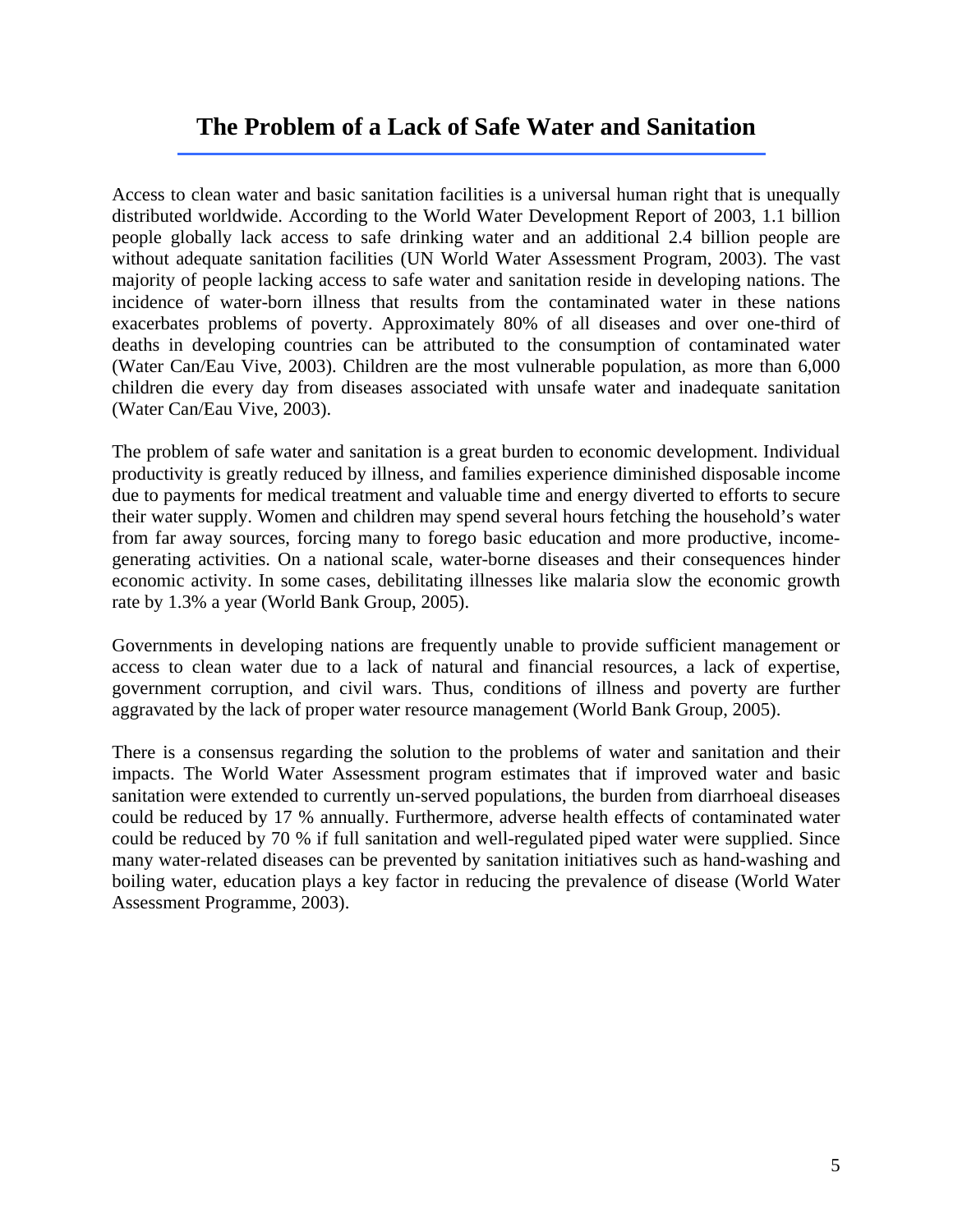### **Legislative Summary**

As highlighted above, the lack of access to safe drinking water and adequate sanitation is a critical problem in developing nations lacking sufficient infrastructure. In an attempt to address these issues, Tennessee Senator and Majority Leader of the Republican Party, Dr. William Frist, introduced Senate Bill 492, the *Safe Water: Currency for Peace Act of 2005* on March 2, 2005. The act proposes to amend Section 104 of the Foreign Assistance Act of 1961 by establishing programs for improved water and sanitation in the developing world, particularly in Sub-Saharan Africa and South Asia. The Act indicates specific findings by congress and suggests policy objectives, which are summarized below (USAID, 2005).

The *Safe Water: Currency for Peace Act of 2005* begins by recognizing that water-related diseases are a debilitating problem with serious global consequences. Diseases related to unsafe water and inadequate sanitation and hygiene include diarrheal illnesses, trachoma, schistosomiasis, and chronic intestinal infections. These diseases kill millions annually and adversely affect hundreds of millions more. Globally, as of 2002, 2.6 billion people lacked adequate sanitation (S.492 2005). By 2025, the United Nations estimates that two-thirds of the world may be subject to "moderate to high water stress" (S.492 2005). In addition to helping to curb or eliminate water-related diseases, improving water management could help control mosquito populations and mitigate the impacts of natural disasters such as floods and droughts.

The findings of Congress focus on the financial burdens associated with improving water quality and suggest that creating sustainable financing mechanisms will be critical in the mission to build water and sanitation infrastructure. Such mechanisms include legal environments conducive to the private sector and revolving funds for project financing. Congress recommends US policy work to promote private investment in water infrastructure in order to allow the private sector to provide the necessary financing for projects (S.492, 2005).

The Act calls for the creation of a five-year pilot program, coordinated by USAID and OPIC, in order to test the viability of its proposed solutions to the water and sanitation crisis. Primary strategies include providing eligible investors with investment insurance, guarantees, or direct investment. Preference will be given to projects involving small US businesses or cooperatives. Program activities will assess the water development needs of a country, design projects to address such needs, develop human and institutional capacity to carry out and maintain the projects, and provide long-term monitoring of the projects. Congress will have the authority to decide upon the location of the pilot program and the President will submit an annual report regarding the implementation of the program to Congress (S.492, 2005).

Through this Act, a strategy for attracting private investors and implementing the pilot project will be created by federal agencies in consultation with relevant foreign governments, international organizations, and US non-governmental organizations. Congress is authorized to appropriate the funds needed to carry out this Act (S.492 2005).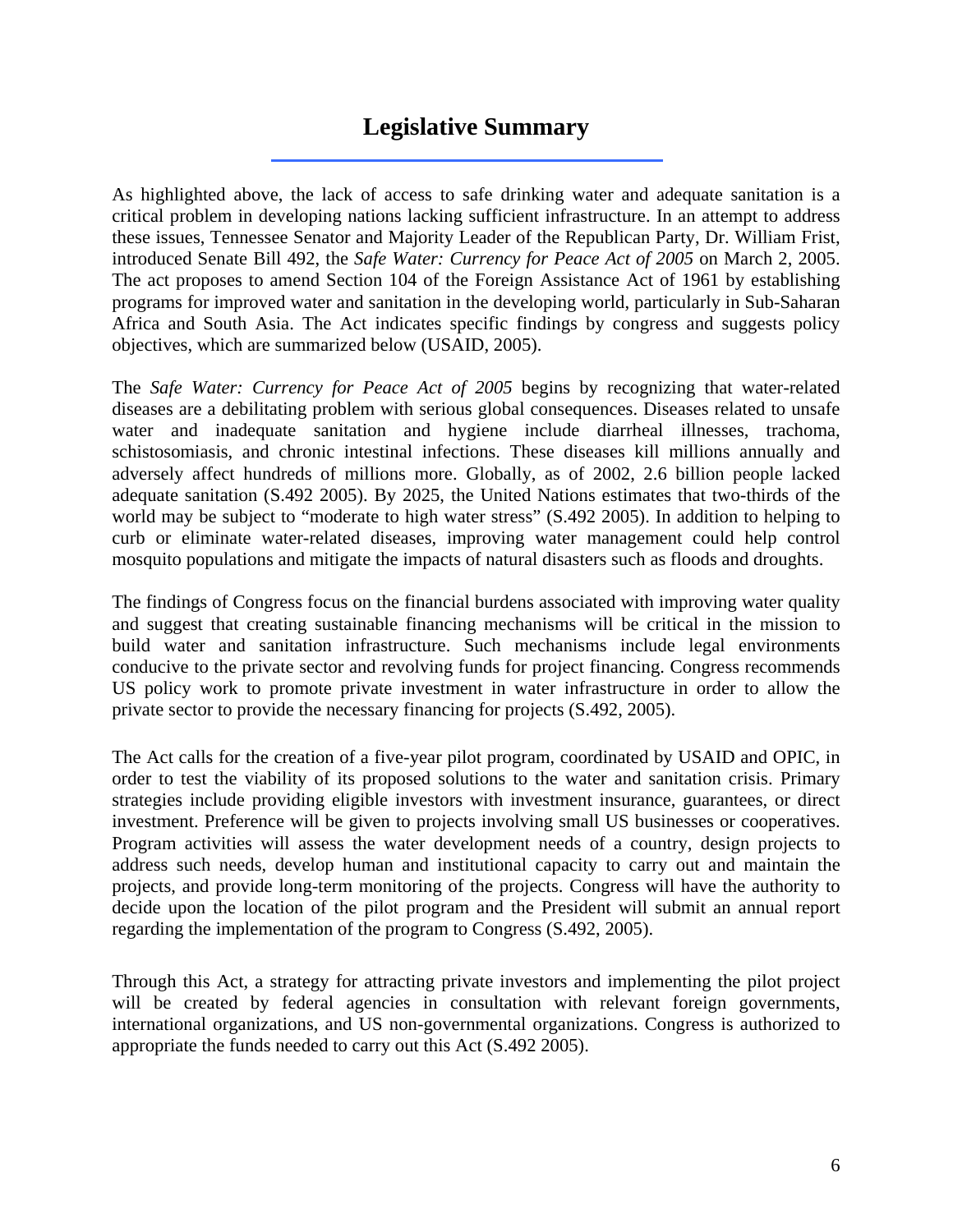The major thrust of the *Safe Water: Currency for Peace Act of 2005* is the need for a clearer United States foreign policy towards aiding developing countries in creating water and sanitation infrastructure. The Act emphasizes policies that would create financial mechanisms and attract investment to fund such infrastructure, and then outlines a pilot program as a first step. After its introduction to the Senate on March 2, 2005, the Act was referred to the Committee on Foreign Relations for review (S.492 2005).

### **Issue and Political Analysis**

Currently, more than 90% of the global population without safe water or adequate sanitation resides in Africa and Asia (World Water Assessment, 2005). Water-related diseases are responsible for 80% of deaths in developing countries worldwide. The introduction of the *Safe Water Currency for Peace Act* addresses the issues of a lack of sanitation and access to clean water in the developing world. It aims to develop infrastructure and improve resource distribution, which, in addition to improving health and wellness, can curtail the threat of social turbulence in these regions (Franzil, 2005).

The primary mechanism by which the Act proposes to create water and sanitation infrastructure is through encouraging private sector participation in infrastructure development. While water privatization has proved to be a politically controversial topic, there are indications that private sector involvement will be a critical element of any solution to this pressing problem. The World Health Organization projects that in order to achieve the Millennium Development Goals' targets of halving extreme poverty, reducing child mortality, and improving maternal health by 2015, an annual cost of \$49 billion will need to be spent to attain full water and sanitation coverage (WHO, 2005). A cost this large in a time span so short can only be covered if the public sector works hand in hand with the private sector. One justification for the support of private enterprise in alleviating the world's water burden is suggested by Swedish analyst Fredrik Segerfeldt in his book Water for Sale: How Business and the Market Can Resolve the World's Water Crisis (Bailey, 2005). Segerfeldt points out that public water systems in developing countries generally supply politically connected wealthy and middle-class people (Bailey, 2005). This leaves poor people paying more for their water. According to Segerfeldt, contractors often drive tankers to poor districts selling water by the can, in which case the very poorest people are being exposed to market forces on very unfair terms.

Private contracting of water may also be necessary to stabilize the fluctuations left by declining development assistance from the Organization of Economic Co-operation and Development and international financial institutions. In testimony to the Committee on House International Relations on June 29 2005, Peter Lochery noted that official investment from such countries declined from a peak of \$3.9 billion in 1995 to \$1.5 billion in 2002 and then rose to \$2.7 billion in 2003 (Lochery, 2005). Furthermore, there is paucity in data as to how developing country governments use their water and sanitation budgets, which makes it difficult to expose inefficiency and inequity (Lochery, House International Relations, 2005). In testimony given on June 29, 2005 to the House International Relations Committee, Jacqueline Schafer, Deputy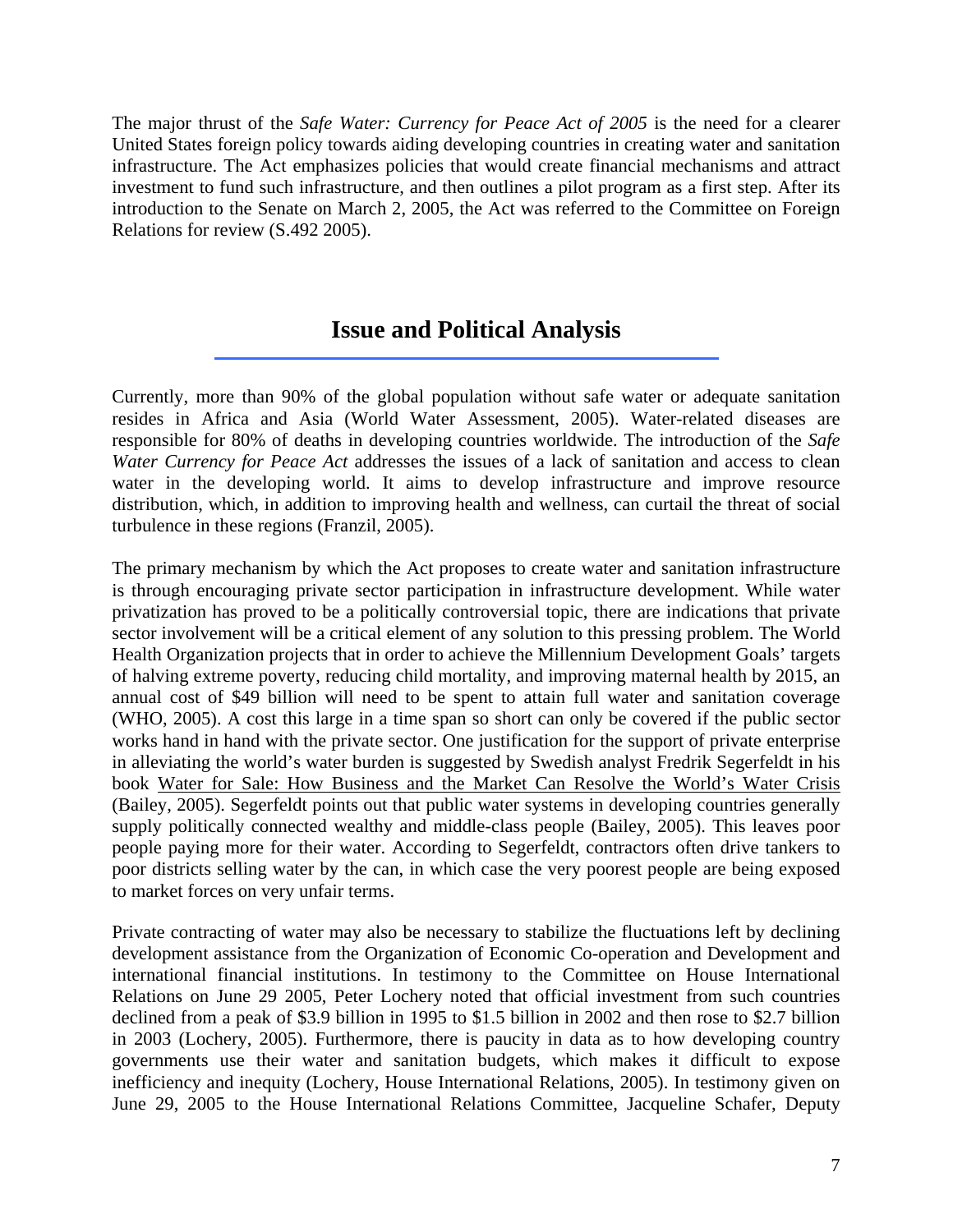Assistant Administrator for USAID Bureau for Economic Growth, Agriculture and Trade, remarked that achieving the goals of clean drinking water and adequate sanitation will only become a reality through substantial private sector involvement and public-private investments (Schafer, 2005).

In recognizing that as many as 5 million people throughout the world die each year due to unclean water, this Act is specific in positing directives to combat the problem (Franzil, 2005). The primary solution proposed in the Act is for the US Government to act through USAID and OPIC to develop feasible water programs and encourage private investment in water and sanitation infrastructure improvement projects by providing 75% investment insurance as well as potentially providing additional capital through loans (S.492, 2005). Diverse funding sources, including private investment, will be important in ensuring a sustainable and secure supply of clean water for the world due to the high costs of water infrastructure.

### **Program Options and Design**

From this point forward in this report, we make the assumption that the *Safe Water: Currency for Peace Act of 2005* has been passed by Congress and is proceeding to the implementation stage. The remainder of this report outlines the process and outcomes of turning the Safe Water Act into a workable program that will have a positive, recognizable impact on the challenges of providing safe water and adequate sanitation to the developing world. In order to make such an impact, the program designed will have to find ways to attract private investors capable of implementing projects and then ensure that these projects ultimately work towards helping the communities involved while still providing a return on investment to the private sector.

In the 1970s, 70% of resource flows from the US to the developing world came from the public sector through the US government and 30% were from private sector sources (USAID, 2005). Today, 85% of resource flows from the US to the developing world are private and 15% are public (USAID, 2005). The Global Development Alliance, the arm of USAID that works with the private sector, is responding to this changed environment, and will have a major role to play in making future development projects a reality. The Global Development Alliance extends USAID's reach by forging alliances with other prominent actors in development, such as guarantors like OPIC and the World Bank and private corporations. The resources brought together include technology and intellectual property rights, market creation, policy influence, in-country networks, and expertise in development programs—ranging from international trade to biodiversity protection. The *Safe Water Currency for Peace Act* also emphasizes the use of revolving funds<sup>1</sup> as a mechanism to secure the projects.

<sup>1</sup> Revolving funds are special financing bodies that make loans to many borrowers from an initial supply of lending capital, and then use the repayments from those borrowers to make additional loans, thus "revolving" or reusing their capital. International Association of Local and Regional Development Funds Website. Retrieved November 2005, from

1

http://72.14.207.104/search?q=cache:b9A2qljhDGoJ:www.sdp.gov/initiative/36595pf.htm+revolving+funds+water+ USAID&hl=en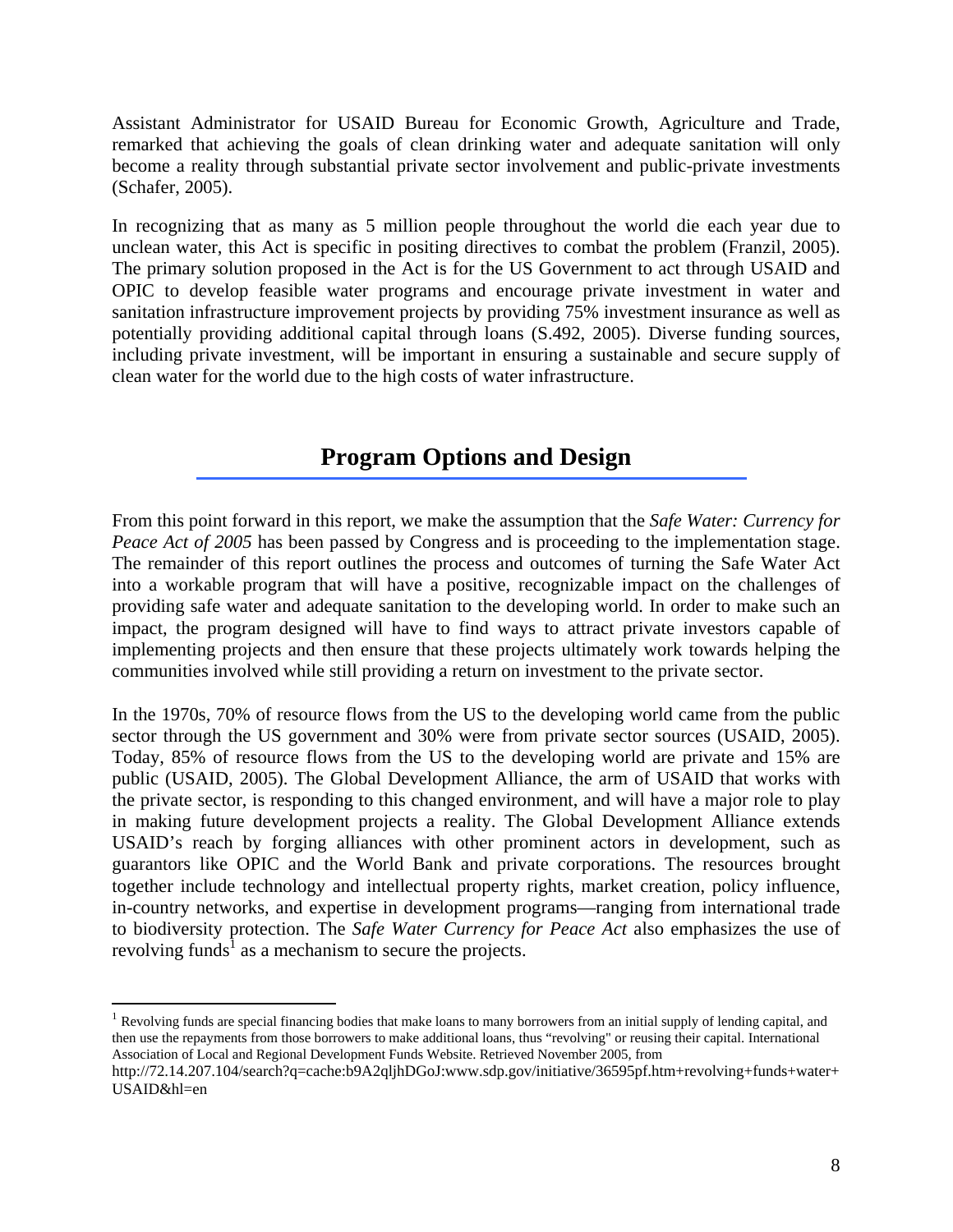While the Global Development Alliance is the most suitable existing organization to take on this project, it is a small office that does not traditionally work with outside organizations such as OPIC. Thus, it is not feasible for the Alliance to be responsible for this program. Therefore, we have developed three options for creating a new structure to implement the Safe Water Pilot Project, with each option incorporating USAID, OPIC, private investors, US non-governmental organizations, international organizations, and a particular foreign government in various ways. The option that we ultimately selected as program design is shown in bold.

1) Create an entirely new independent office with staff members hired as representatives of each stakeholder mentioned above (Appendix 1). This office would have oversight of the project in country and would be able to manage the public-private relationship. However, being independent, the office would not have any built-in oversight.

2) Host monthly conferences that will be attended by a representative from each stakeholder to make decisions and address the progress of the Act (Appendix 2). This option would bring together all of the key players without placing the burden on one of them to act as the overseer. However, this option minimizes the focus on the Act's goals because it becomes an additional duty to each stakeholder rather than a primary focus.

### **3) Create a new office under USAID (Appendix 3). This option maximizes USAID's established ability to negotiate public-private relationships and it allows for the concerns of all of the stakeholders to be centralized in one location. A few key employees can be located within stakeholders' organizations to ensure a focus on the goals of the Act.**

Option 3, the creation of a new office, to be housed in USAID (as seen in Appendix 3), was chosen as the most appropriate way to implement the Safe Water Pilot Project. By locating the office within USAID, we take advantage of existing knowledge of the best ways to facilitate public-private alliances. Additionally, we make sure that the focus is not on a monthly meeting, but on the pilot project itself. This organization scheme ensures that the goals of the program are being met across organizations. This new office will be titled the Safe Water Pilot Project Implementation Office (SWaPPI). SWaPPI's staff members will encompass expertise from various non-governmental organizations, OPIC, international organizations, and the pilot project country and local community. USAID, however, will have overarching authority of the project.

SWaPPI will have control over the types of private projects ultimately pursued in developing communities and it will be important that the office establish a list of fixed criteria that the private investors bidding on the project must meet. Such criteria may include a record of socially responsible behavior, investment experience in developing nations, and an understanding of the unique characteristics of emerging markets. This policy is not meant to be discriminatory, but rather tries to minimize potential cross-cultural and investment misunderstandings that may arise from the private investor's presence in a community. For the same reason, SWaPPI will need to ensure that projects incorporate significant involvement of local communities. All of these considerations will be evaluated through the process of developing a Request for Proposals and evaluating potential alliances. This process is further outlined in the following section.

<u>.</u>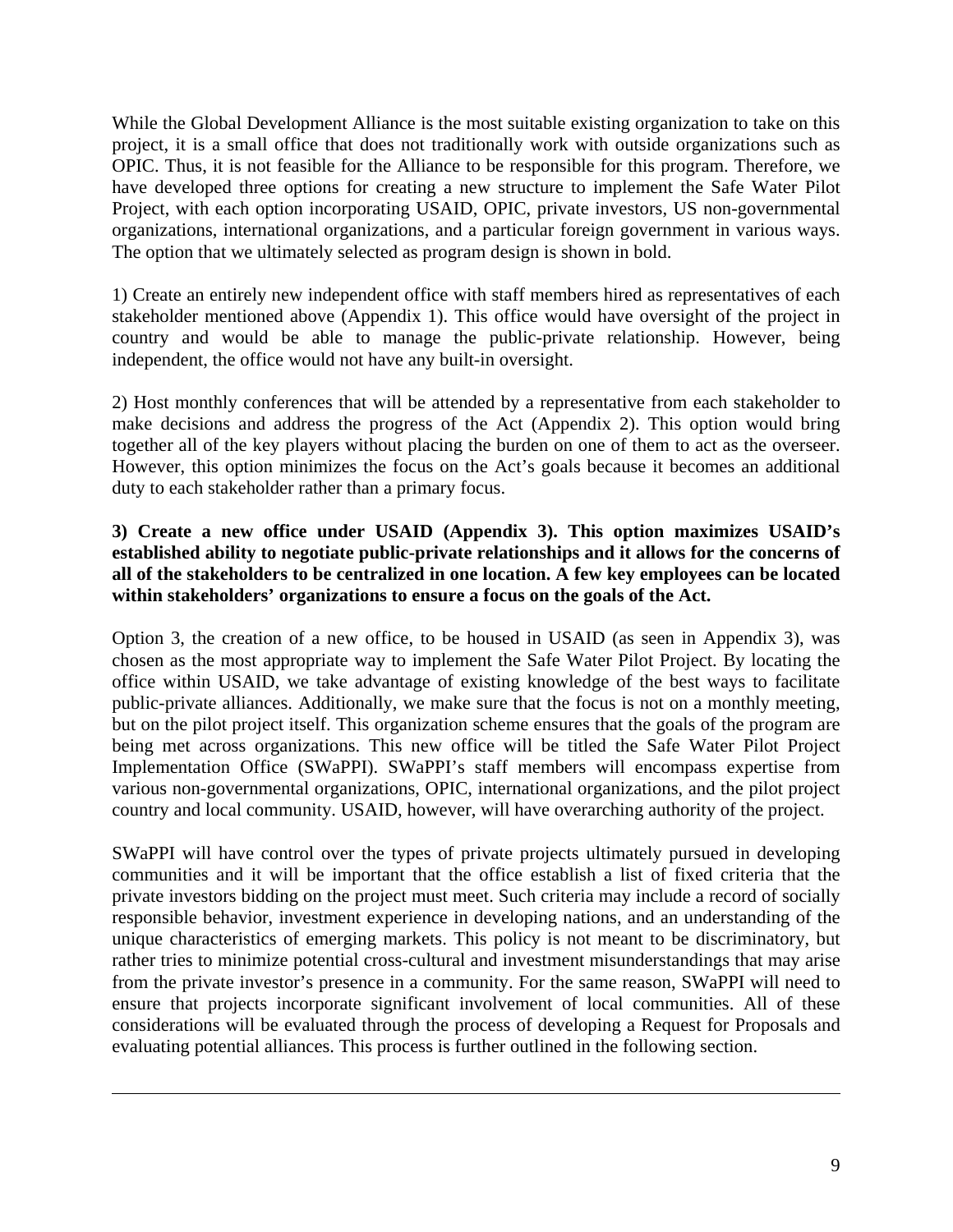### **Organizational, Contracting, and Staffing Plan**

In order to implement the *Safe Water: Currency for Peace Act of 2005*, the program design calls for the creation of the Safe Water Pilot Program Implementation Office (SWaPPI). The primary aim of the Act is the engagement of the private sector in the development of water and sanitation infrastructure in developing countries. SWaPPI's role is to facilitate this process as well as to oversee the eventual transition of the newly created infrastructure to local control.

SWaPPI will be headquartered in the Washington, DC USAID office, but will have consulting staff from other federal agencies, US non-governmental organizations, and international organizations. Furthermore, there will be staff located within OPIC, within the pilot program country's USAID office, within the host country national government, and in the communities where projects are underway. SWaPPI will consist of four offices that report to a director general. Despite the varied physical and organizational locations of staff, all staff will be paid through SWaPPI's congressional appropriations, which will help to ensure cohesiveness and effectiveness in achieving the goals of SWaPPI. Functional statements and a list of key positions are detailed below, by office. A functional map of SWaPPI can be seen in Appendix 4.

**Director General:** Responsible for overseeing all SWaPPI activities and setting strategic goals.

### **Project Development Office (PDO)**

*Functional Statement:* The Project Development Office will be responsible for identifying a Pilot Program country location as well as 5 potential communities within the chosen country. The PDO will be responsible for performing needs assessments of these communities. The office will formulate a Request for Proposal for appropriate development projects to be marketed to private investors and oversee staff and work done in the pilot program country.

*Key Positions:* Director, Water Resource Expert (consultant), Health/Sanitation Expert (consultant), Development Economist (consultant), Cultural Anthropologist (consultant), Country Relations Director, Foreign Country Government Representative, Community Representatives

### **Office of Investor Relations (OIR)**

*Functional Statement***:** The Office of Investor Relations will be responsible for the marketing and distribution of the request for proposal as well as performing a critical review of received proposals. The office will negotiate formal alliances with business partners and continue contact with partners through private business SWaPPI liaisons. The OIR will be in charge of all public relations.

*Key positions:* Director of Investor Relations, Marketing and Public Relations Specialist, Staff Attorney

### **Office of Administration (OA)**

*Functional Statement:* The Office of Administration will be responsible for managing organizational finances, administering the investment insurance program, coordinating activities of all SWaPPI offices, and preparing regular reports on SWaPPI's progress. Additionally, the SWaPPI revolving fund will be administered from this office.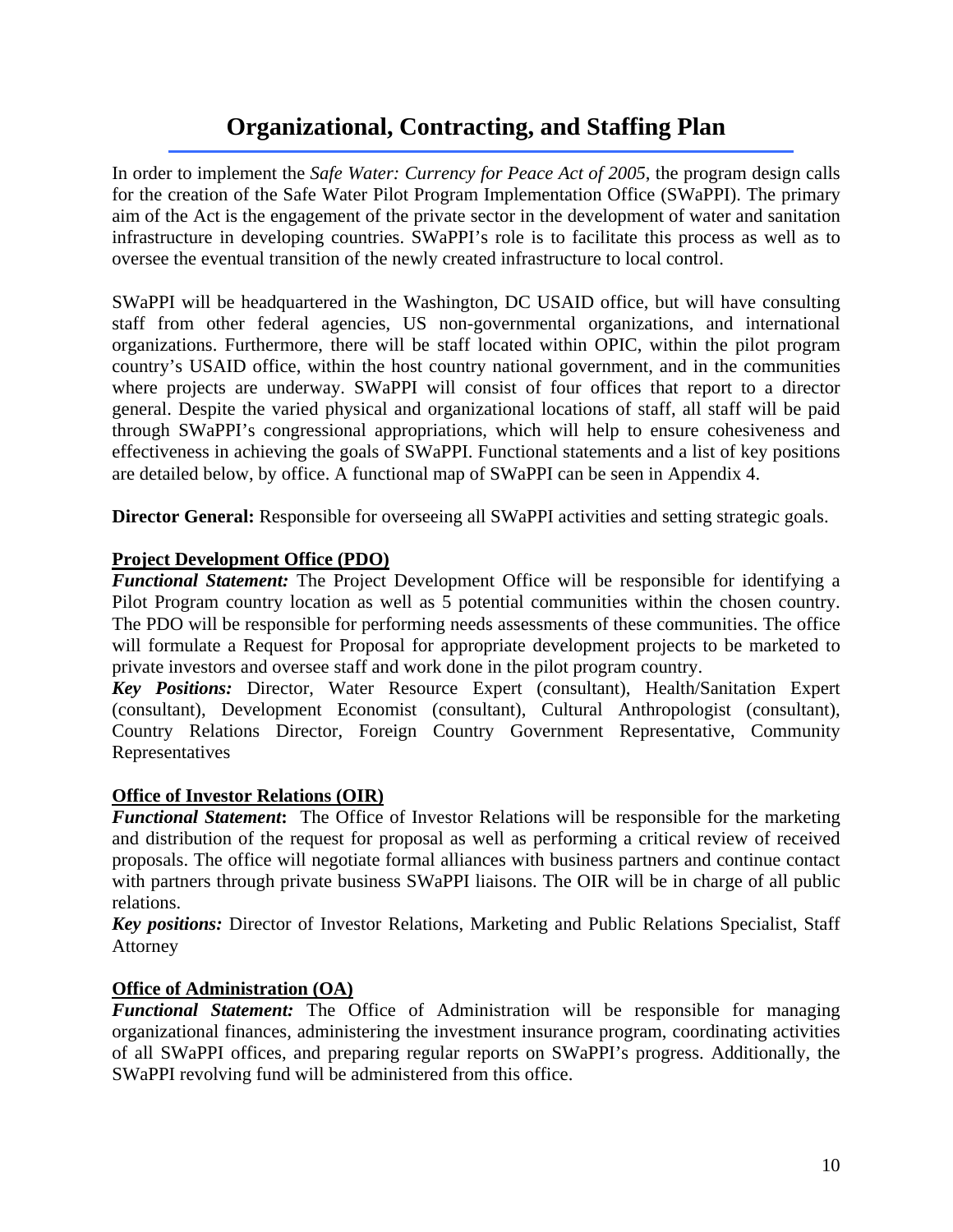*Key positions:* Director of Administration, Internal Financial Manager, OPIC SWaPPI Representative

### **Office of Monitoring and Assessment**

*Functional Statement:* This office will be responsible for developing quantifiable goals and for creating a monitoring and assessment system that can measure SWaPPI's progress toward achieving these goals. The office will also have primary responsibility for assisting the Director General in the preparation of the annual Presidential Reports mandated by the Act. *Key Positions:* Director of Monitoring and Assessment, Project Analyst

#### **Partnership/Contracting Plan**

SWaPPI is designed to facilitate the recruitment, contracting, and supervision of private investment projects in order to ensure that they will directly improve communities' access to improved water and sanitation and that the projects will have long-term sustainability and financial viability. This will be done through a multi-stage process of needs assessments, the development of a request for proposals, marketing of the request for proposals, evaluation of proposals received, and finally a formal contract of alliance with a private investor. Furthermore, SWaPPI will provide ongoing consultation and monitoring throughout the course of the 5-year pilot project in order to ensure its success.

**Budget** 

The budget plan outlined here covers SWaPPI expenses for the first year of operation. A number of key assumptions outlined below have been incorporated into the SWaPPI budget request to be submitted to Congress. Two budgets are presented: an overall program budget and a more detailed line-item budget.

#### **Program Budget**

The main objective of the program budget for SWaPPI's first year is to establish and furnish an official location in the USAID Washington D.C. office and to initiate staffing. Having the Director General in place must be the first priority for SWaPPI. This position is federally-graded Senior Executive Service (SES) and, thus, is beyond the scope of typical general schedule (GS) pay. Please refer to Appendix 5 at the end of this report. An appropriate level of funding for the Director General is \$135,825 annual salary. Executive office support must rapidly be established and will be set at a pay scale of GS 13. Once these individuals are in place, each Program Director will be hired. These Program Directors have been assigned GS level 14 positions; with each of their support staff assigned GS level 11 positions. Based upon the first year goals of SWaPPI, positions underneath each Program Director will not be filled immediately but rather over the course of three to six months. Two additional elements of the Program budget will be travel expenditure and publications.

#### **Line-item Budget**

The line-item budget details the specific funding allocations in the first year of SWaPPI. This budget information includes salaries, benefits, general and administrative (G&A) costs, marketing, travel and a number of other lines. SWaPPI will lease office space from USAID.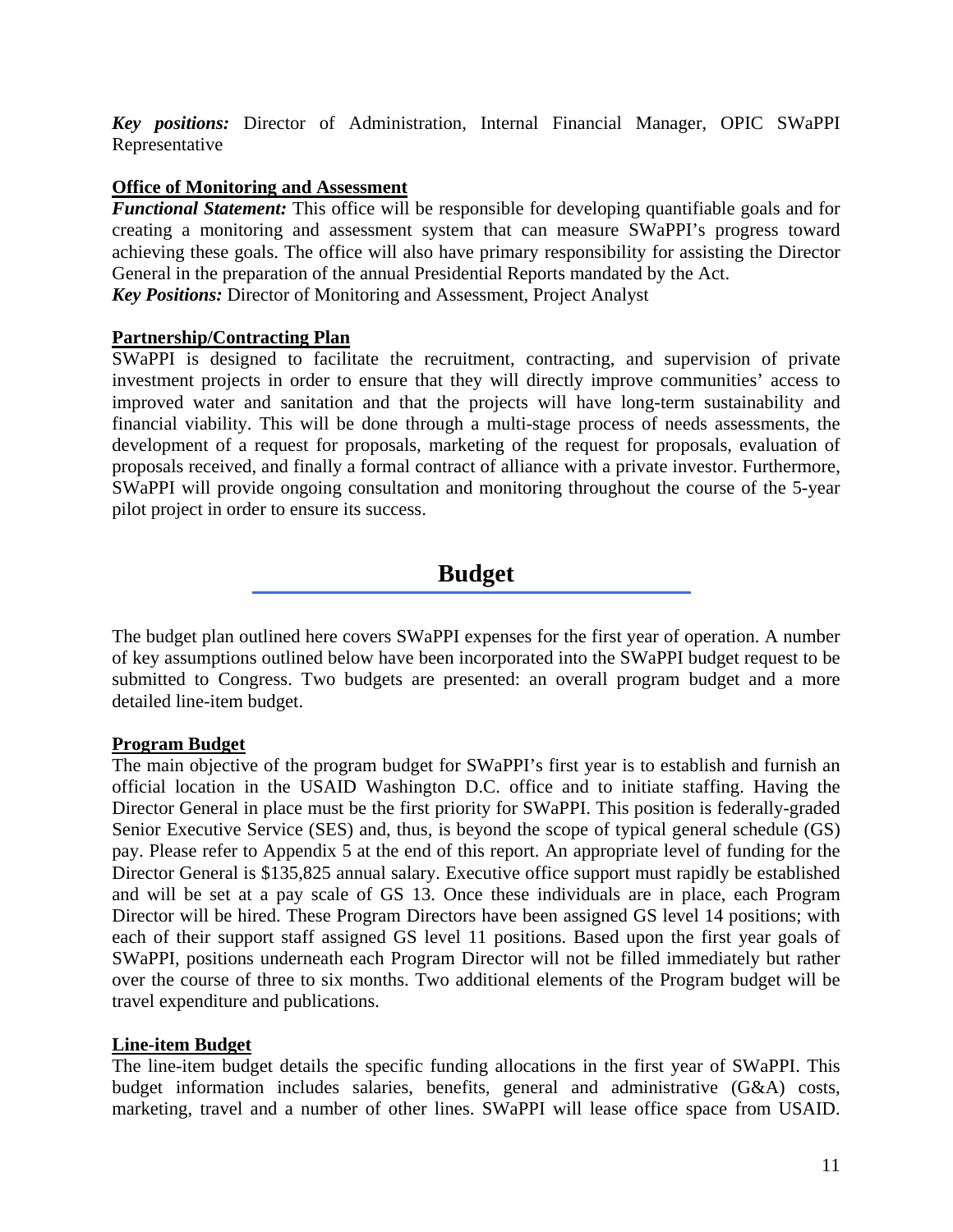Line-items for each position will include salary and benefits based upon the geographically adjusted federal GS pay scale for Washington D.C (Appendix  $5)^2$ . The benefits rate has been determined to be 25 percent of salary. Also, the G&A (overhead) rate for SWaPPI has been set at 17 percent. These figures were based on consultation with current practitioners and represent percentages currently used in the federal government.

The budget, shown in Appendix 6, calculates base salary, benefits (factored at 25%), general and administrative costs (G&A, factored at 17%) as well as full-time equivalent (FTE) hours. The total budgetary cost for each employee is shown under the total cost in the highlighted column. For employees, the total budgetary cost for the first year is \$2,419,000. The budget for travel expenses for one person is \$3,565 per trip (assuming internationally) with a total of 12 trips for the first year. The total budgetary cost for travel during the first year is \$42,780. Publication also has a separate line-item for the first year budget, in order to indicate the importance of establishing a name and credibility for SWaPPI. Publication costs, including a special line-item for the Request for Proposal (RFP) advertising costs total \$8,650 for the first year.

### **Key Assumptions**

As with the construction of any budget, a number of assumptions are made, relied upon and adjusted throughout the entire process. Key assumptions used in development of this budget include:

*General Staffing:* 

- Salaries estimated using the General Schedule (GS) pay scale for Washington D.C. (Appendix 5)
- All positions excluding the Director General were budgeted for Step 10.
- The Director General is assumed to be a Senior Executive Service (SES) position.
- SWaPPI positions were assigned GS levels based upon job descriptions.
- Physical office space for SWaPPI will be established and operational by the first day of the fiscal year.
- The Director General and Executive Support Staff will be hired and prepared to begin working full-time on the first day of the fiscal year.
- Personnel will have already been pre-approved to be hired without the time and expense associated with obtaining security clearance.

*G&A:* 

- 60 percent of the G&A money is allocated for paying rent to USAID for, but not limited to: office space, heating, air conditioning, and electricity.
- 25 percent of the G&A total is allocated for office equipment, such as computers, cell phones, and Blackberries. This figure was determined based upon standard procedure of having one computer for each FTE.
- A nominal 5 percent of the G&A total was allocated for telephone/internet service and 10 percent was allocated for general maintenance of the facility.

*Project Development Office Staffing:* 

• Consultants will be paid hourly, based upon a flat rate of \$150/hour and will not receive the benefits offered through SWaPPI for full-time employees.

<sup>&</sup>lt;sup>2</sup> Pay scale retrieved online November 2005 from http://www.opm.gov/oca/05tables/html/dcb.asp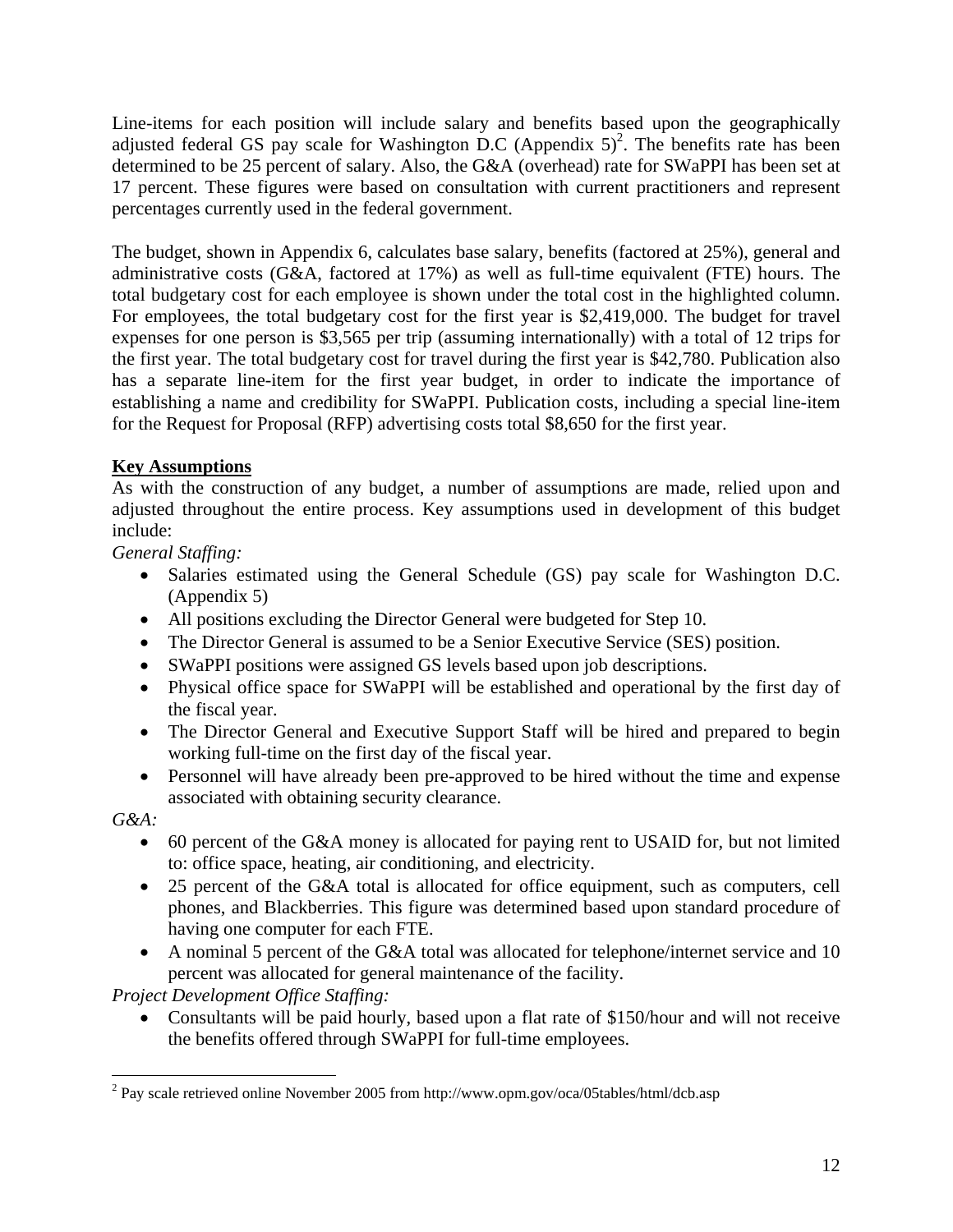• The Local Community Representative will be hired at GS level 9 and the Developing Nation Government Representative will be hired at GS level 11. This will occur in month 11, and these two representatives will work within the host country after their training is complete.

*Travel:* 

- The same costs were used to estimate travel to locations within developing nations in Africa and Asia.
- Trips were assumed to last five days each.
- For the entire SWaPPI office, it is assumed that twelve trips will be taken in the first year.
- Transportation costs will account for a driver and/or interpreter in country, as necessary.

### **Budget Summary**

Altogether, this information yields a budgetary subtotal of \$2,470,000 for the first year of SWaPPI. A contingency budget of 10% was added to this. Thus, the total budget of costs for SWaPPI for the first year of the pilot program is \$2,717,000.

### **Performance Management System**

A crucial step in creating the office of SWaPPI is designing and implementing a performance management system. Without such a system in place, it is difficult to evaluate whether SWaPPI is functioning properly and efficiently. In addition, a management system will allow SWaPPI staff to identify areas needing attention and improvement. This system will also help USAID to evaluate the effectiveness of SWaPPI. The performance management system we have designed will survey the activity of both the SWaPPI office as a whole as well as each of the four SWaPPI offices individually. Appendix 7 lays out the specific details of the performance management system for each of the four SWaPPI offices. They are organized according to what must be measured to monitor and assess SWaPPI's progress; how and by whom these measurements will be collected; who will report the measurements to whom along with how and when; and who will interpret and assess the measurements and give feedback to whom. This specific performance management system has been created taking into account only those activities that SWaPPI will perform within the first year of its establishment. Therefore, it will need to be revised and expanded in order to accommodate for Year 2 and onward.

### **A. SWaPPI's First Year Goals**

- 1. Have all offices completely furnished with all telephone and internet connections running;
- 2. Have all SWaPPI staff hired and trained; and,
- 3. Implement the performance management system.

The overall goals for SWaPPI's first year are largely structural and organizational. Accomplishment of these goals will prepare the organization for engagement with eligible private investors in the beginning of its second year. To monitor and assess the SWaPPI office the performance management system, the Director General is required to submit a progress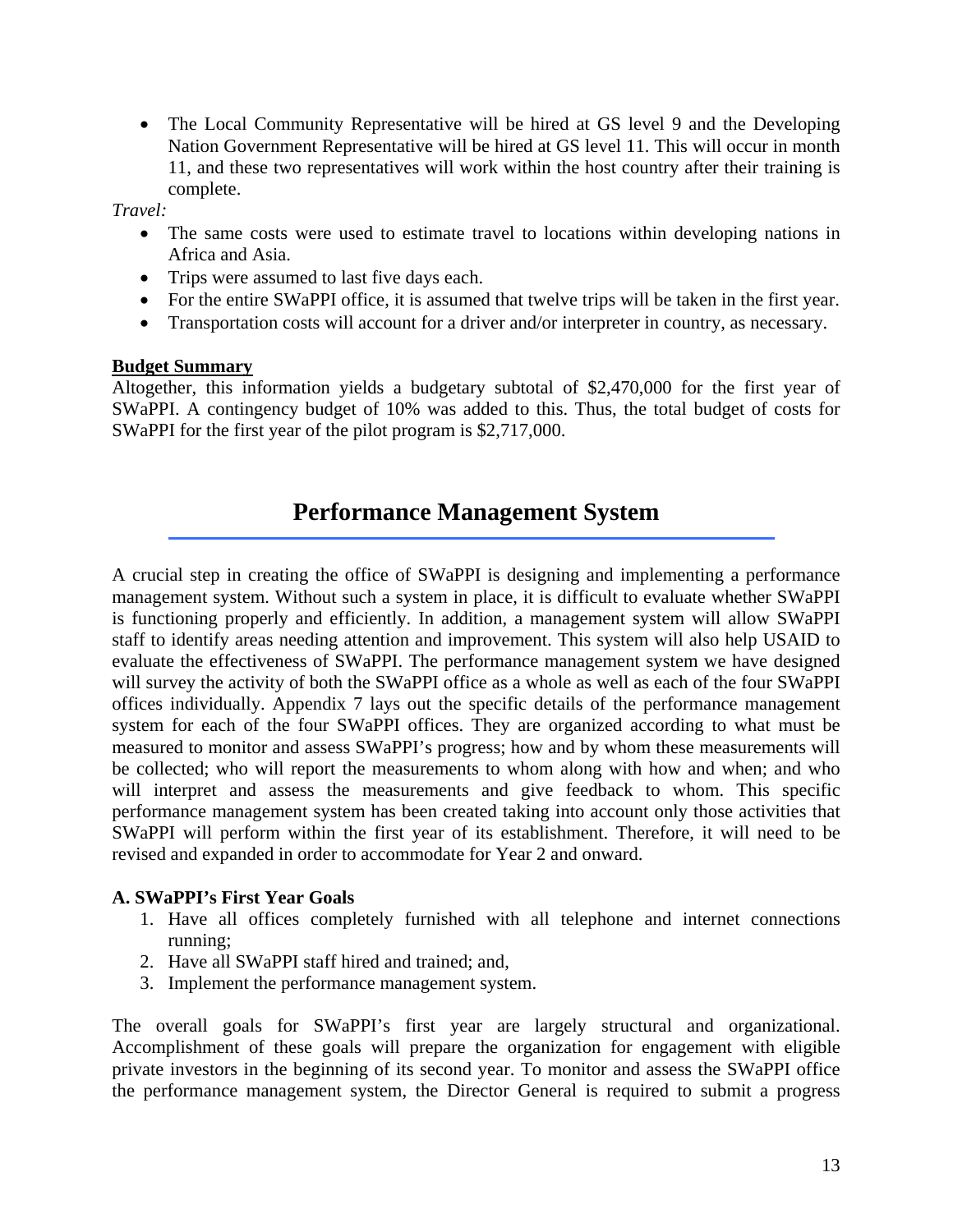report to the director of USAID every 6 months. This report should be based on the reports the Director General receives from each SWaPPI office and should include the number of offices that are completely furnished, staffed, as well as a budget report. In addition, the Director General will prepare a report to present to the President of the US 180 days after the start of the program and annually thereafter, as a summary of SWaPPI's achievements and projections for future activity. While these reports are ultimately intended for the President, they must first pass through the Director of USAID and the Secretary of State prior to reaching the office of the President.

The performance management system also requires that SWaPPI, as a new office, hold a 3-day conference to begin Year 1. Every 6 months thereafter, a 1-day SWaPPI-wide conference will be held to integrate new staff members into the SWaPPI team and to discuss SWaPPI's progress. These conferences will develop and ensure continued progress towards SWaPPI's overall goals.

### **B. Project Development Office First Year Goals:**

- 1. Have office completely furnished with all telephone and internet connections running;
- 2. Have all Project Development Office staff hired and trained;
- 3. Identify Pilot Project Country;
- 4. Accept 5 letters of request for projects from communities within this country to present as options to the chosen private investor;
- 5. Complete a needs assessments in each community; and,
- 6. Develop a request for proposal to market to private investors.

The performance management system will monitor and assess the progress of the Project Development Office (PDO) in achieving the above stated goals. A detailed description of the critical elements of PDO's performance management system is available in Appendix 7. During SWaPPI's first year in existence, in addition to setting up and furnishing the office and hiring the PDO staff, this office also has the task of developing a Request for Proposal (RFP), which must be accomplished by the end of Year 1. Several steps are required to do this and each must be monitored and assessed.

Once the Pilot Project Country is chosen by USAID, the Director of the PDO will determine which consultants are responsible for presenting the project to communities within the country. After the project is advertised, the Director of the PDO will collect letters of request for the project that individual communities submit. In cooperation with the PDO staff, the Director of the PDO will have the responsibility of reviewing each letter of request and evaluating each community for its economic standing, social organization, and development needs. While the ideal community would demonstrate a great need for a water and sanitation development project and have a social organization promising enthusiastic community participation, the most important qualification is that the community has a local economy conducive to establishing a profitable venture. If it will not be feasible for the project to return a profit, private investors will not be interested in participating. After evaluating the letter of request for project, the PDO will then choose five communities in which it is most feasible that a pilot project would be successful. In order to make the most informed decision, the Director of the PDO must gain feedback from all of the consultants in the office, and specifically those who have traveled to the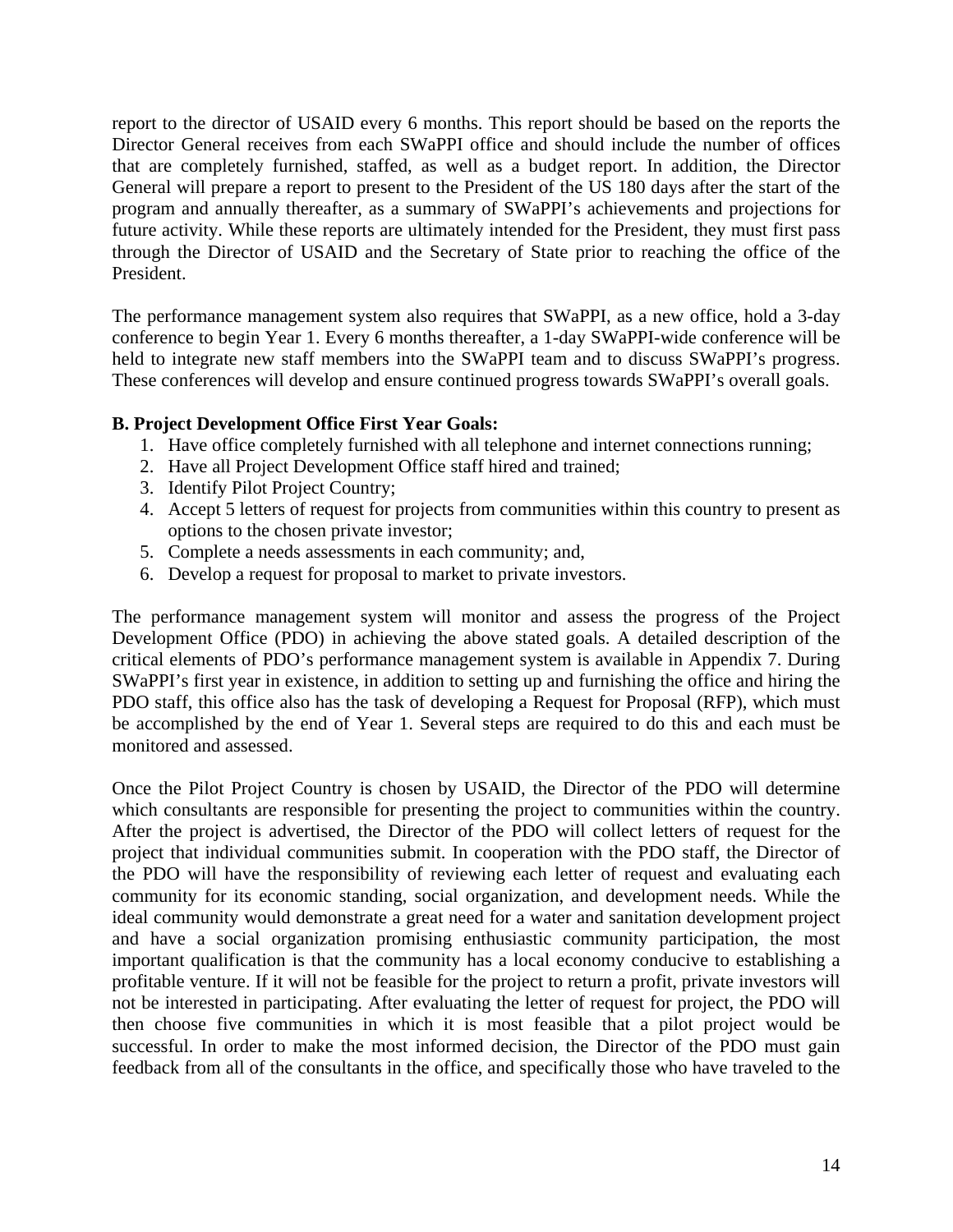communities. It is also important that the Director General reviews the list of accepted communities and gives the PDO Director feedback.

### **C. Office of Investor Relations First Year Goals:**

- 1. Have office completely furnished with all telephone and internet connections running;
- 2. Have all the Office of Investor Relations staff hired and trained, including the Staff Attorney; and,
- 3. Prepare and implement an effective marketing strategy to advertise the RFP and attract private investors.

The performance management system will monitor and assess the progress of the Office of Investor Relations (OIR) in achieving the above stated goals. Appendix 7 details the measurements, collection, reporting, and feedback mechanisms specific to this office. During SWaPPI's first year in existence, in addition to setting up and furnishing the office and hiring the OIR staff, which will include a staff attorney, the office will market the Request for Proposals (RFP) to private investors. By the end of the first year, the OIR will have prepared and implemented a marketing strategy to effectively advertise the RFP as well as have interviewed private investors whom have submitted proposals.

### **D. Office of Administration First Year Goals:**

- 1. Have the Office of Administration completely furnished and wired for telephone and internet connection;
- 2. Hire and train all internal staff as approved by the Director General;
- 3. Identify the OPIC advisor;
- 4. Organize the internal budget for the fiscal year;
- 5. Prepare and implement a public relations campaign to publicize SWaPPI's mission and to attract potential investors; and,
- 6. Create a SWaPPI website separate from USAID.

Proper management of the Office of Administration (OA) is crucial to SWaPPI's success. A performance management system will help to ensure the above stated goals are reached. The details of the performance management system for this office can be viewed in Appendix 7.

#### **E. Office of Monitoring and Assessment First Year Goals:**

- 1. Have office completely furnished with all telephone and internet connections running;
- 2. Have all the Office of Monitoring and Assessment staff hired and trained; and,
- 3. Prepare performance management system for Pilot Project to be implemented in year 2.

It is important to note that the Office of Monitoring and Assessment (OMA) will not be fully functioning until the beginning of Year 2. However, it is still essential to include the office in the performance management system since its staff will be hired, the office set up, and the planning of a future monitoring and assessment program will occur in the first year. Appendix 7 details the performance management system that has been created to account for this activity.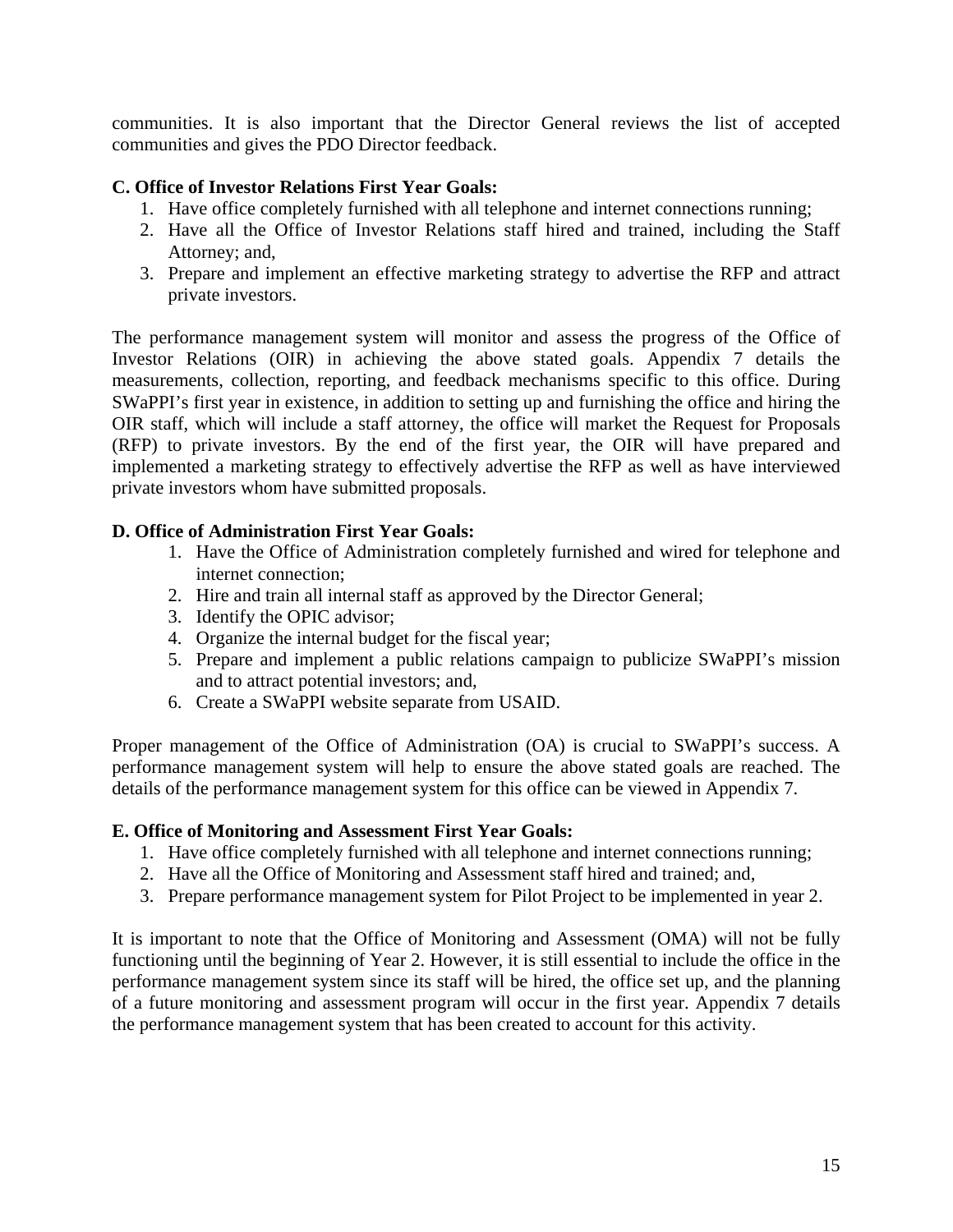### **The Master Calendar**

In its first year, SWaPPI spans Fiscal Year 2007, from October 1, 2006 through September 30, 2007. As a newly created entity, the office's first year milestones include hiring and training staff and implementing a performance management system. These objectives support the broad goals of SWaPPI to create water and sanitation infrastructure through the selection of the country in which the pilot project will be carried out, the selection of five communities to offer to private investors as potential opportunities in the request for proposals, and the selection of a private investor to perform this project.

The Master Calendar begins day one minus six weeks, when a congressionally convened committee, led by the office of the Director of USAID, produces the critical outputs necessary for the newly created office to begin operations on day one. These committee tasks include hiring the Director General; hiring the directors of the four sub-offices; requesting and processing the facilities, including office space and equipment; releasing the job opening announcements for the remaining unfilled position; and planning the SWaPPI kick-off conference in its first week.

Appendix 8 displays the Master Calendar for Fiscal Year 2007.

### **Future of the Safe Water Pilot Program**

At the start of its second year, we propose that SWaPPI will be ready to sign a formal alliance contract with a chosen private investor. At this point, much of SWaPPI's activity will become field-based as opposed to office-based. There will be more interaction between SWaPPI, the private investor, and the developing country and the local community in which the pilot project is underway. The Office of Investor Relations and the Office of Administration will be responsible for a significant portion of the organization's tasks, particularly maintaining and nurturing the public-private partnership with the private investor and managing relations with the Overseas Private Investment Corporation to ensure the provision of the investment insurance.

The addition of these new tasks will require the development of a new budget, as additional staff members will be hired, the travel budget will need to be increased, and fewer funds will be delegated to publicity. Also, the performance management system must be extended to monitor and assess the activity and progress of the private investor as it begins to pursue a water and sanitation development project in one of the five communities identified in the Request for Proposals. The Office of Monitoring and Assessment will be required to play a larger role in the organization in year two as it is responsible for overseeing this. A new master calendar must also be developed to keep the organization focused during year two.

The creation of SWaPPI and completion of its first year objectives will prepare the organization to begin achieving recognizable and tangible success in developing safe water and sanitation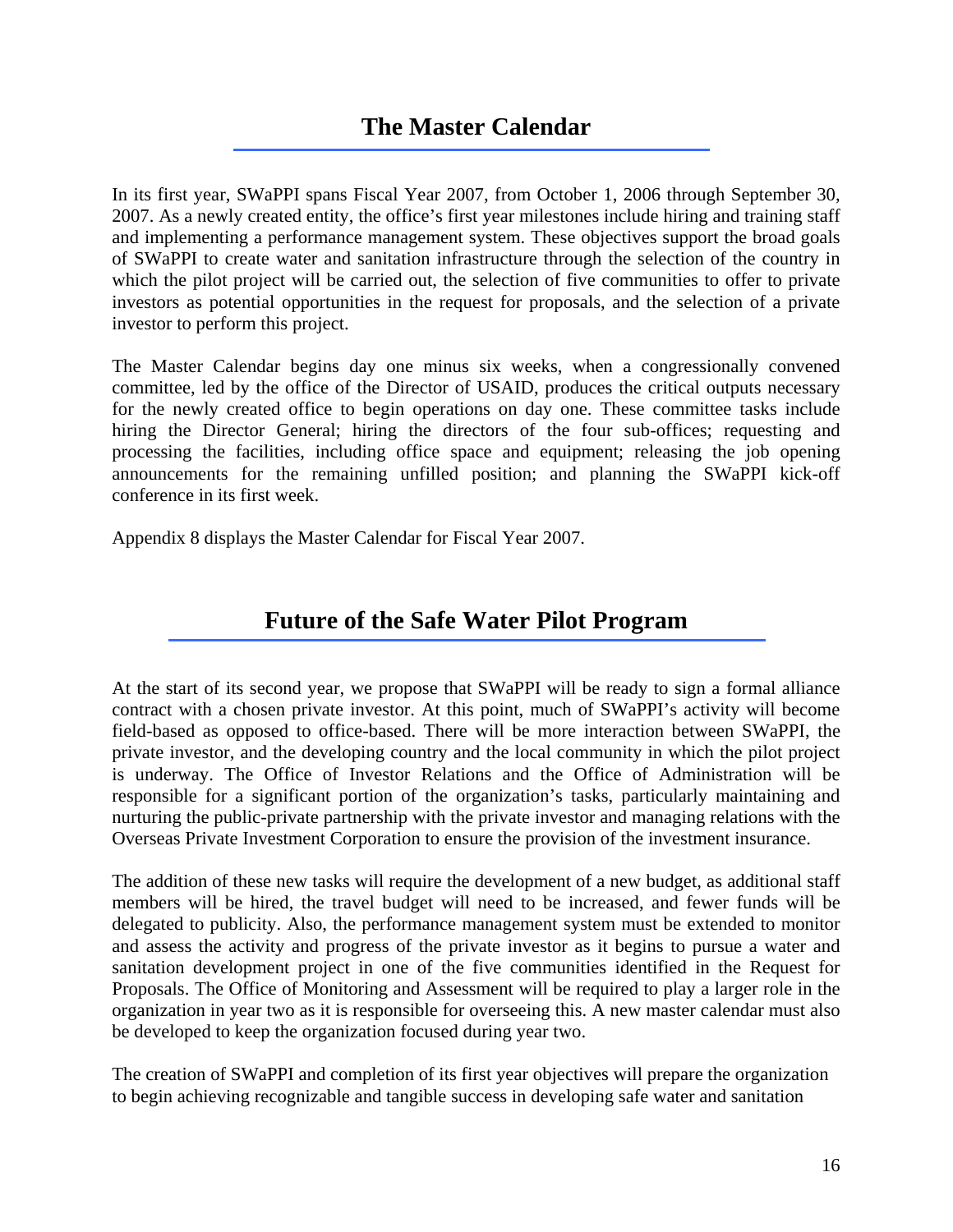infrastructure in the developing world. SWaPPI's work will harness the financial resources of the private sector in order to drastically improve peoples' health, livelihood, and quality of life. Through careful tracking of the pilot program by the performance management system, SWaPPI's pilot program should provide useful lessons in how to forge meaningful public-private alliances that encourage sustainable development.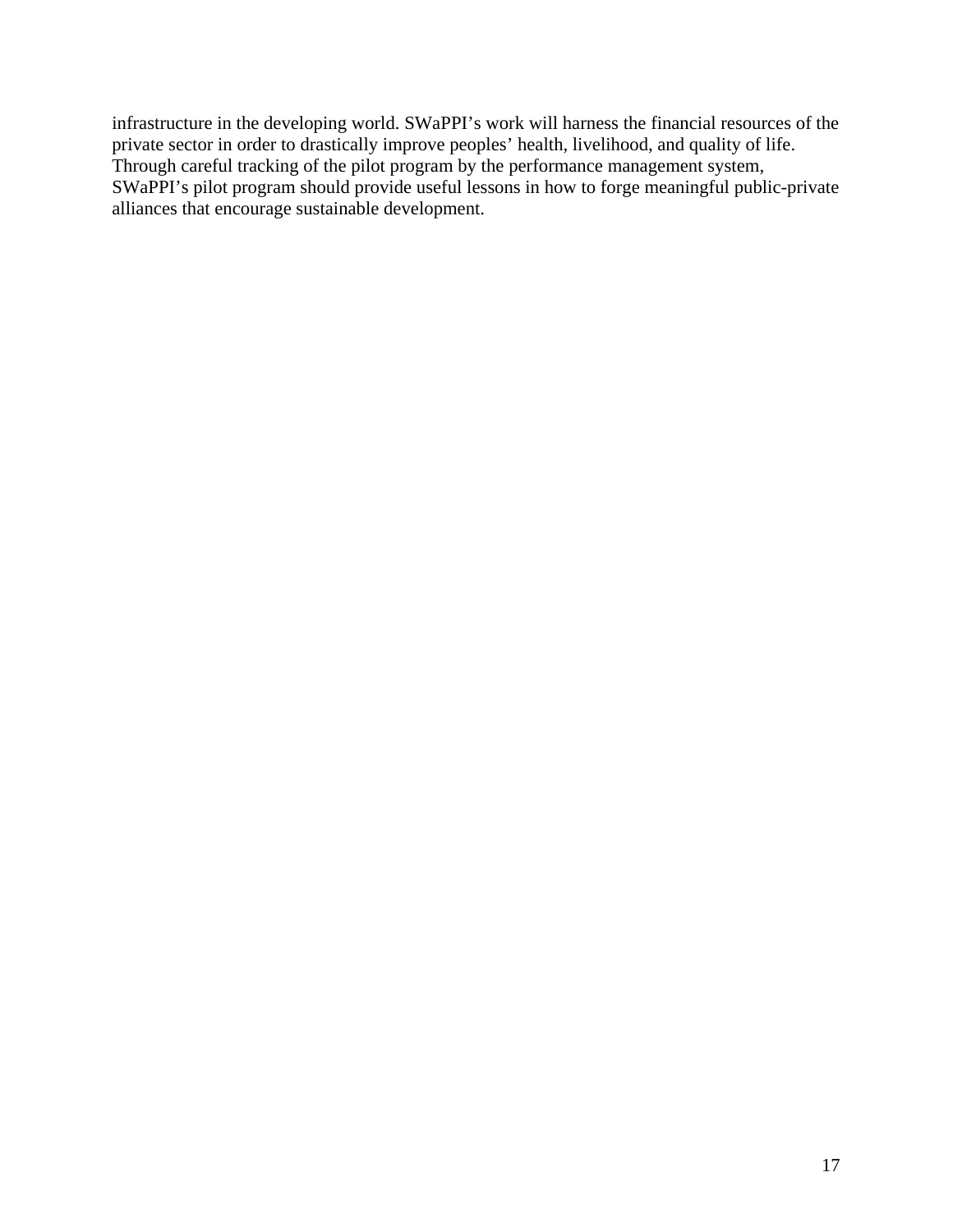### **References**

- Bailey, Ronald (2005). "Private Management for Liquid Assets: The Poor Might Get Water Faster and Cheaper If It Were Privatized." The Gazette, 2005. Retrieved 19 Sep 2005 through LexisNexis.
- Franzil, Jackie L (2005). "World Water Day Seeks American Support." United Press International, 2005. Retrieved 16 Sep 2005 through LexisNexis.
- International Association of Local and Regional Development Funds (IADF) (2004). "Global Development Alliance for Municipal Finance in the Water and Sanitation Sector Fact Sheet." 2005, from http://www.sdp.gov/sdp/initiative/36595.htm.
- Lochery, Peter (2005). "The Global Water Crisis." U.S. House Committee on International Relations. June 29, 2005. Retrieved Sep 16 2005 through Lexis Nexis.
- Overseas Private Investment Corporation (OPIC) (2005). "Guidelines for the OPIC Application for Financing: OPIC Form 115 Supplement, Exhibit I, Part D, Key Elements in a Business Plan – Attachment I, Question 3b, Investor Eligibility." 2005, from http://www.opic.gov/forms/finappsupp%20-%20073104ro\_old.doc.
- Safe Water Currency for Peace Act of 2005. U.S. Senate. S.492.
- Schafer, Jacqueline (2005). "The Global Water Crisis." U.S. House Committee on International Relations. June 29, 2005. Retrieved Sep 16 2005 through LexisNexis.
- United Nations (2005). "World Water Assessment Programme." Retrieved June 2, 2005 from www.unesco.org/water/wwap
- U.S. Office of Management and Budget (U.S. OMB). (2005). "Federal Credit Reform Act of 1990 (2 U.S.C. 661)." 2005, from http://www.whitehouse.gov/omb/circulars/a129/a 129rev.html.
- U.S. Senate. (2005). "Safe Water: Currency for Peace Act of 2005." from http://thomas.loc.gov.
- United States Agency for International Development (USAID). (2005). "Mission Statement." from http://www.usaid.gov/locations/missiondirectory.html.
- Water Can/Eau Vivre (2005). "Key Global Water and Sanitation Facts and Figures". Retrieved June 18, 2005 from http://www.watercan.com

World Bank Group (2005). "Millennium Development Goals." Retrieved 21 June, 2005 from http://ddp-ext.worldbank.org/ext/MDG/gdmis.do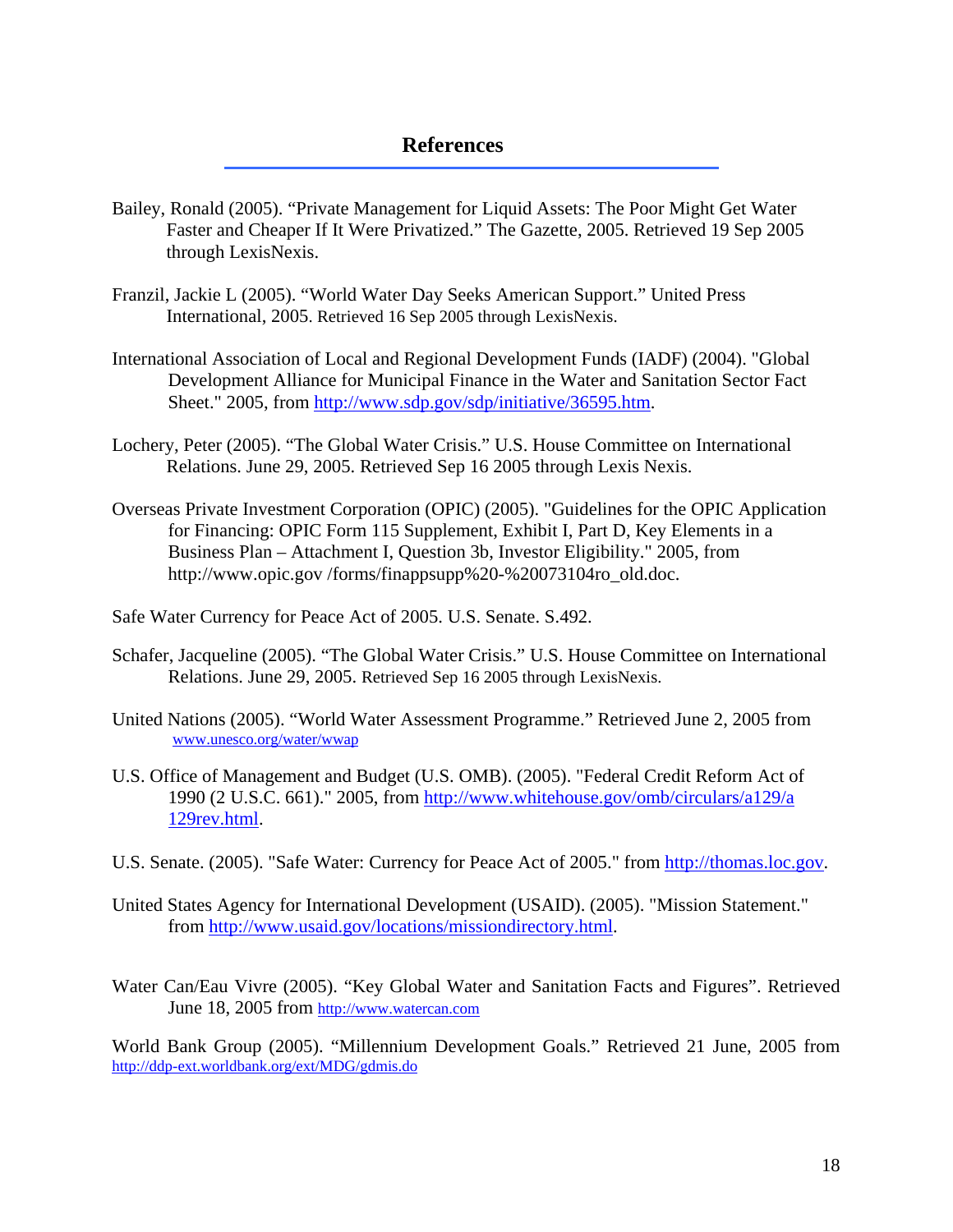World Health Organization (WHO), 2005. Evaluation of Cost and Benefits of Water and Sanitation Improvements at the Global Level. Retrieved September, 2005 from http://www.who.int/water\_sanitation\_health/wsh0404summary/en/

World Water Assessment Programme (2003). "World Water Development Report: Water for People, Water for Life." United Nations Educational and Scientific Organization.

Cover photos courtesy of , http://www.aidindia.org.uk/images/safe\_drinking\_water\_child.jpg, and www.ars.usda.gov/is/ np/fnrb/waterdrop0502.jpg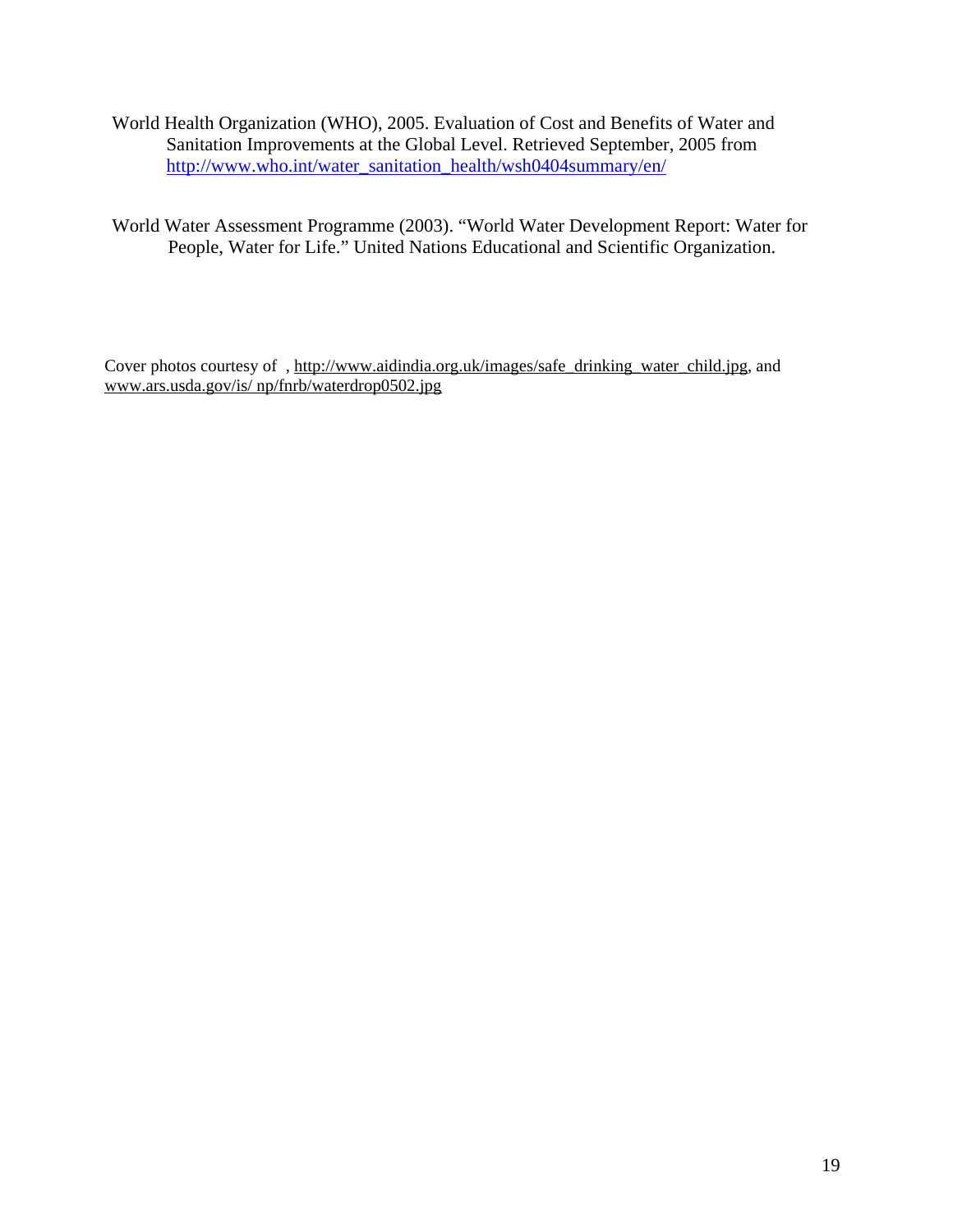### **Appendix 1 – Program Design Option 1**



**Note:** In this option each stakeholder has equal authority in the development and implementation of the Pilot Program with each reporting to and being governed by an overarching office.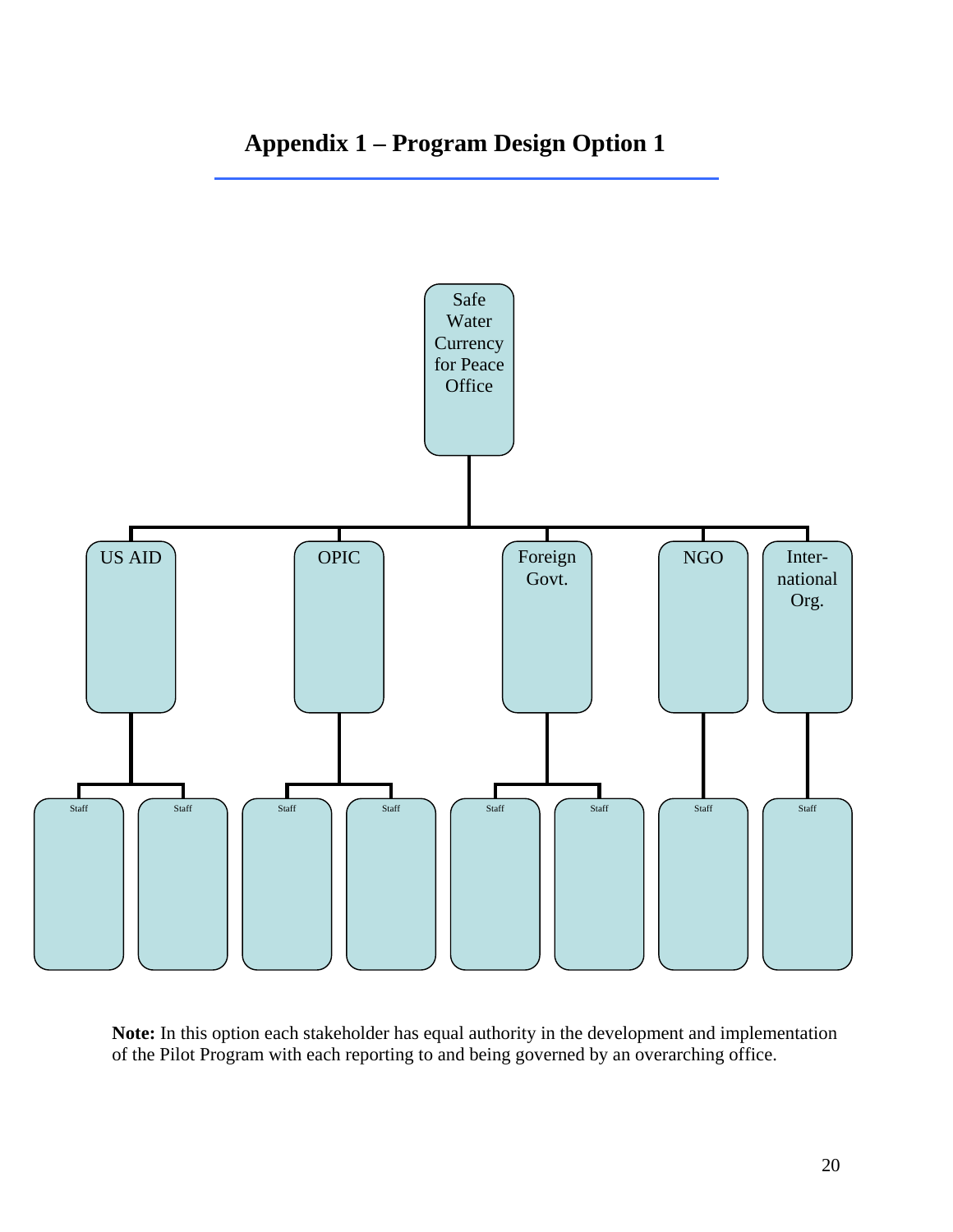

**Appendix 2– Program Design Option 2**

**Note:** In this option each stakeholder has equal authority in the development and implementation of the Pilot Program but there is no single governing body.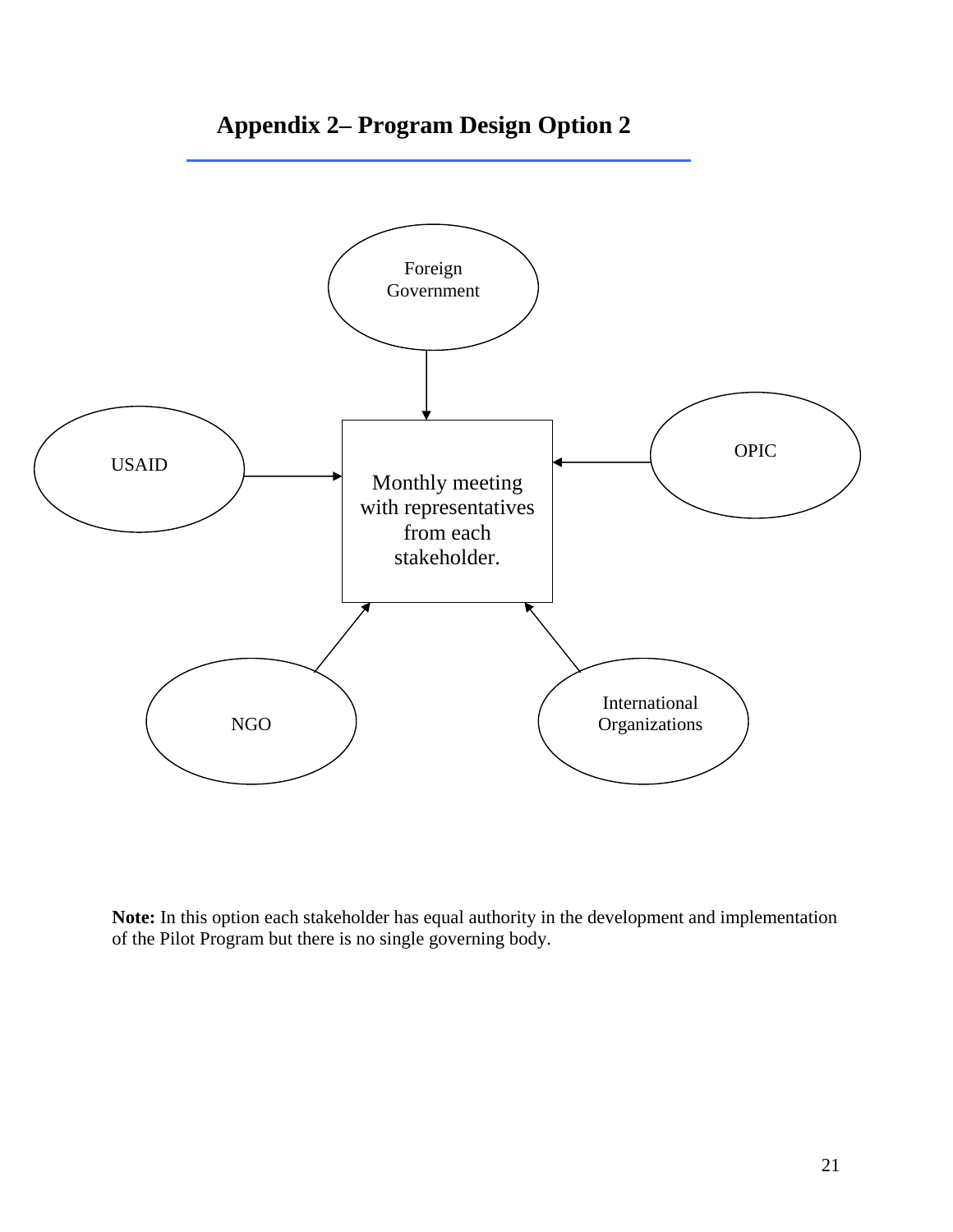# **Appendix 3– Program Design Option 3**

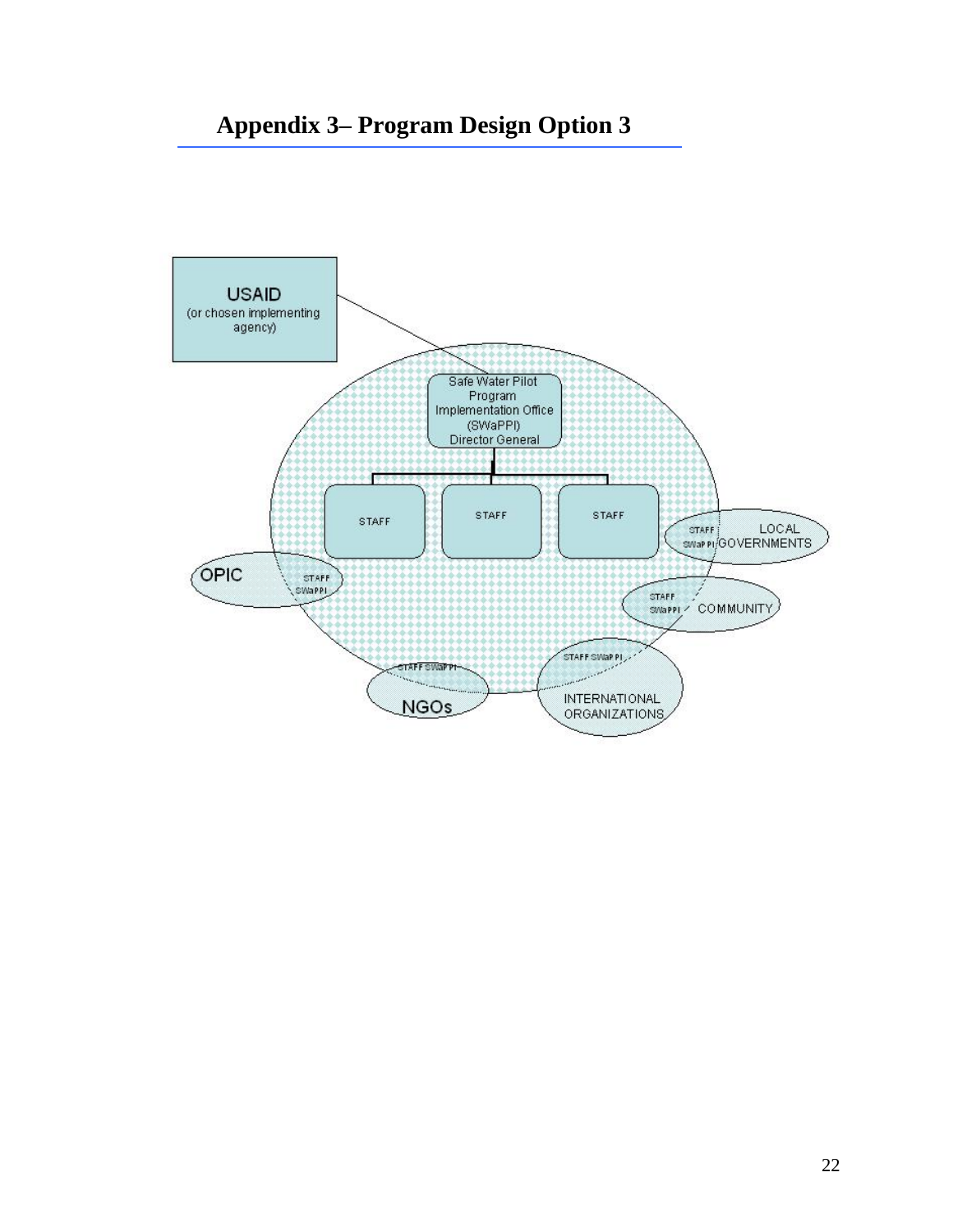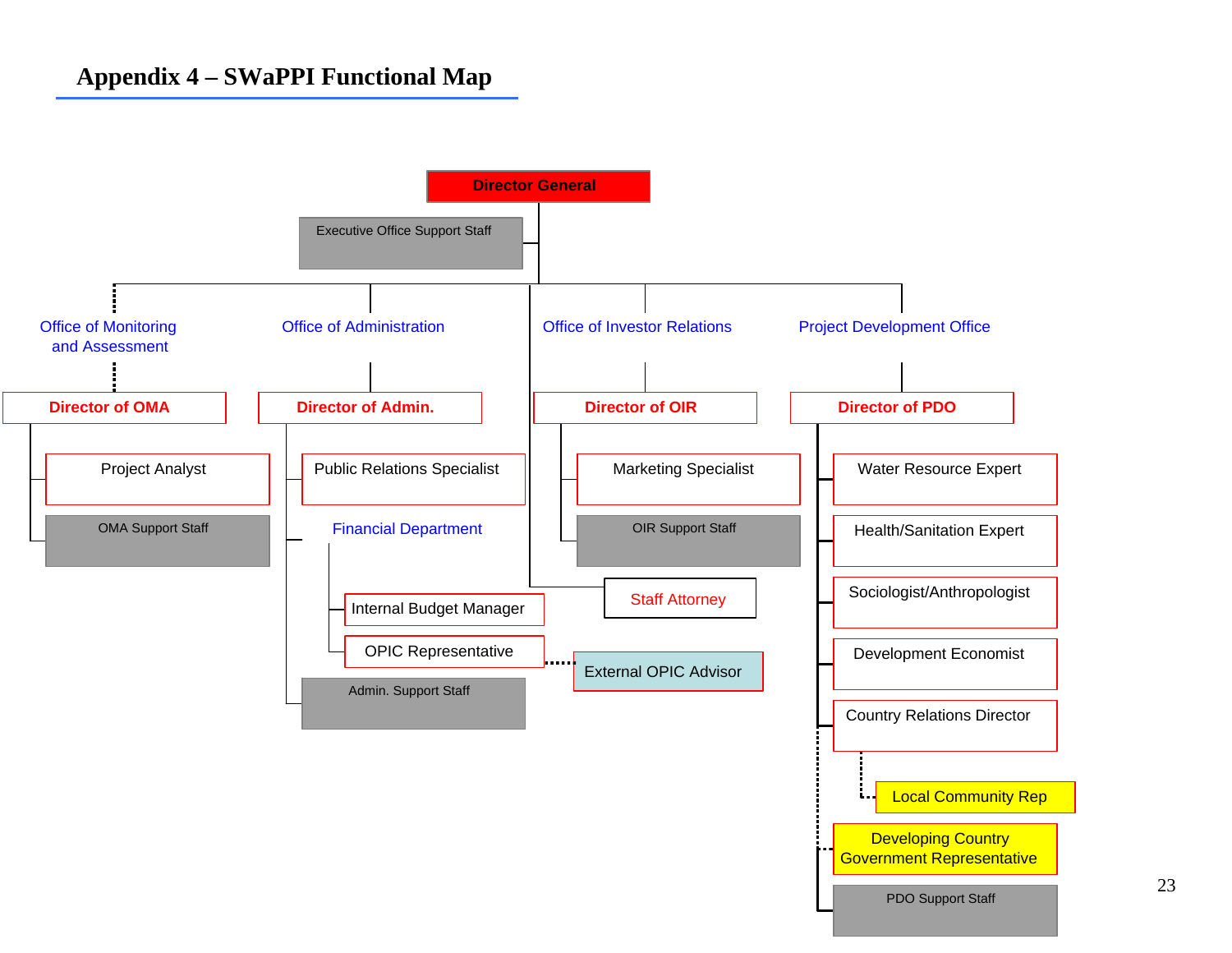### **Appendix 5 – 2005 General Schedule (GS) Locality Pay Table for Washington D.C.**

| <b>Grade</b>   | <b>Step 1</b> | Step 2 | Step 3 | Step 4 | Step 5 | Step 6 | Step 7 | <b>Step 8</b> | <b>Step 9</b> | Step 10 |  |
|----------------|---------------|--------|--------|--------|--------|--------|--------|---------------|---------------|---------|--|
| $\mathbf{1}$   | 18575         | 19195  | 19813  | 20428  | 21046  | 21409  | 22018  | 22633         | 22659         | 23238   |  |
| $\mathfrak{2}$ | 20885         | 21381  | 22072  | 22659  | 22912  | 23586  | 24260  | 24933         | 25607         | 26281   |  |
| 3              | 22787         | 23546  | 24306  | 25066  | 25825  | 26585  | 27345  | 28104         | 28864         | 29624   |  |
| $\overline{4}$ | 25581         | 26433  | 27285  | 28138  | 28990  | 29843  | 30695  | 31548         | 32400         | 33253   |  |
| 5              | 28620         | 29575  | 30529  | 31484  | 32438  | 33393  | 34347  | 35302         | 36257         | 37211   |  |
| 6              | 31903         | 32966  | 34030  | 35093  | 36157  | 37220  | 38284  | 39347         | 40411         | 41474   |  |
| 7              | 35452         | 36633  | 37815  | 38997  | 40179  | 41361  | 42543  | 43724         | 44906         | 46088   |  |
| 8              | 39262         | 40570  | 41878  | 43186  | 44495  | 45803  | 47111  | 48419         | 49728         | 51036   |  |
| 9              | 43365         | 44810  | 46255  | 47700  | 49145  | 50590  | 52036  | 53481         | 54926         | 56371   |  |
| 10             | 47755         | 49347  | 50940  | 52532  | 54124  | 55717  | 57309  | 58902         | 60494         | 62086   |  |
| 11             | 52468         | 54217  | 55966  | 57715  | 59464  | 61213  | 62962  | 64711         | 66460         | 68209   |  |
| 12             | 62886         | 64981  | 67077  | 69173  | 71269  | 73364  | 75460  | 77556         | 79652         | 81747   |  |
| 13             | 74782         | 77274  | 79766  | 82259  | 84751  | 87244  | 89736  | 92228         | 94721         | 97213   |  |
| 14             | 88369         | 91315  | 94260  | 97206  | 100152 | 103098 | 106044 | 108990        | 111936        | 114882  |  |
| 15             | 103947        | 107413 | 110878 | 114344 | 117809 | 121274 | 124740 | 128205        | 131671        | 135136  |  |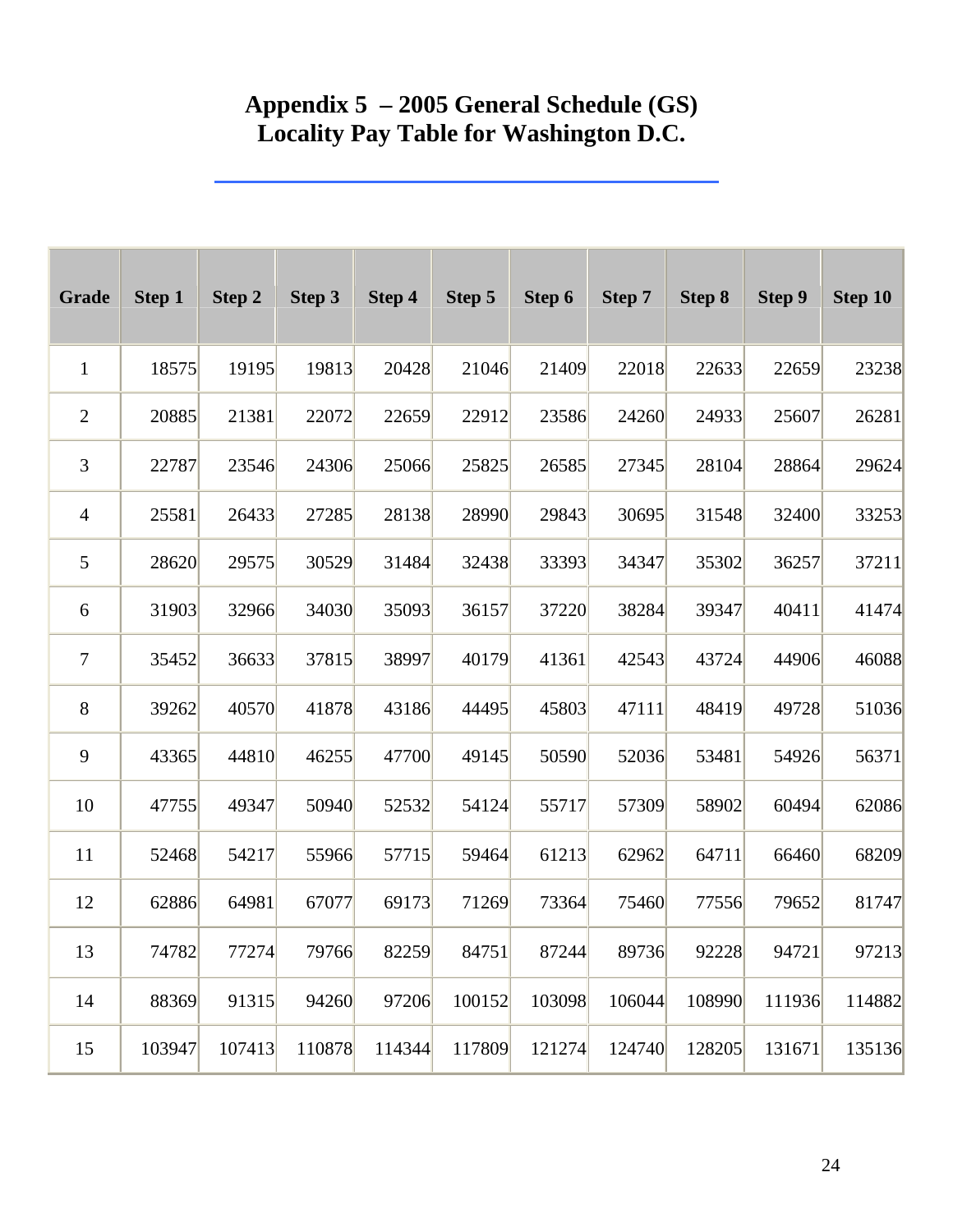# **Appendix 6 – SWaPPI Budget for First Fiscal Year**

| <b>Staff Budget</b>                                       |             |                 |              |               |            |                    |
|-----------------------------------------------------------|-------------|-----------------|--------------|---------------|------------|--------------------|
|                                                           | <b>Base</b> |                 |              |               |            |                    |
| <b>Job Title</b>                                          | Salary      | <b>Benefits</b> | G&A          | Total         | <b>FTE</b> | <b>Total</b>       |
| <b>Director General SES</b>                               | \$135,825   | \$33,956        | \$28,863     | \$198,644     | 1.00       | \$198,644          |
| <b>Executive Support GS13</b>                             | \$97,213    | \$24,303        | \$20,658     | \$142,174     | 1.00       | \$142,174          |
|                                                           |             |                 |              |               |            |                    |
| Director OMA GS14                                         | \$114,882   | \$28,721        | \$24,412     | \$168,015     | 0.500      | \$84,007           |
| Project Analyst GS13                                      | \$97,213    | \$24,303        | \$20,658     | \$142,174     | 0.500      | \$106,631          |
| Support Staff GS11                                        | \$68,209    | \$17,052        | \$14,494     | \$99,756      | 0.500      | \$49,878           |
|                                                           |             |                 |              |               |            |                    |
| Director Admin GS14                                       | \$114,882   | \$28,721        | \$24,412     | \$168,015     | 1.00       | \$168,015          |
| <b>Internal Budget GS13</b>                               | \$97,213    | \$24,303        | \$20,658     | \$142,174     | 0.75       | \$106,631          |
| <b>OPIC Representative</b>                                |             |                 |              |               |            |                    |
| GS13                                                      | \$97,213    | \$24,303        | \$20,658     | \$142,174     | 0.75       | \$106,631          |
| <b>Public Relations GS12</b>                              | \$81,747    | \$20,437        | \$17,371     | \$119,555     | 0.75       | \$89,666           |
| Support Staff GS11                                        | \$68,209    | \$17,052        | \$14,494     | \$99,756      | 1.00       | \$99,756           |
|                                                           |             |                 |              |               |            | \$168,015          |
| Director OIR GS14                                         | \$114,882   | \$28,721        | \$24,412     | \$168,015     | 1.00       |                    |
| <b>Staff Attorney GS13</b><br><b>Marketing Specialist</b> | \$97,213    | \$24,303        | \$20,658     | \$142,174     | 0.75       | \$106,631          |
| GS12                                                      | \$81,747    | \$20,437        | \$17,371     | \$119,555     | 0.75       | \$89,666           |
| Support Staff GS11                                        | \$68,209    | \$17,052        | \$14,494     | \$99,756      | 1.00       | \$99,756           |
|                                                           |             |                 |              |               |            |                    |
| Director PDO GS14                                         | \$114,882   | \$28,721        | \$24,412     | \$168,015     | 1.00       | \$168,015          |
| Support Staff GS11                                        | \$68,209    | \$17,052        | \$14,494     | \$99,756      | 1.00       | \$99,756           |
|                                                           |             |                 | 4            | 1040          |            |                    |
| Water Resource Expert                                     | \$150/hour  |                 | mo/year      | hours         | 0.33       | \$102,960          |
| <b>Health/Sanitation Expert</b>                           | \$150/hour  |                 | 4<br>mo/year | 1040<br>hours | 0.33       | \$102,960          |
|                                                           |             |                 | 4            | 1040          |            |                    |
| Sociologist/Anthropologist                                | \$150/hour  |                 | mo/year      | hours         | 0.33       | \$102,960          |
|                                                           |             |                 | 4            | 1040          |            |                    |
| Development Economist<br><b>Country Relations</b>         | \$150/hour  |                 | mo/year      | hours<br>1040 | 0.33       | \$102,960          |
| Director                                                  | \$150/hour  |                 | mo/year      | hours         | 0.33       | \$102,960          |
|                                                           |             |                 |              |               |            |                    |
| Dev. Nation Gov. Rep                                      |             |                 |              |               |            |                    |
| GS11                                                      | \$68,209    | \$17,052        | \$14,494     | \$99,756      | 0.08       | \$8,280            |
| Local Community Rep<br>GS9                                | \$56,371    | \$14,093        | \$11,979     | \$82,443      | 0.08       | \$6,843            |
|                                                           |             |                 |              |               |            |                    |
|                                                           |             |                 | Total        |               | Total      |                    |
|                                                           |             |                 | G&A          |               | <b>FTE</b> | <b>Total Staff</b> |
|                                                           |             |                 | \$348,995    |               | 15.07      | \$2,413,792        |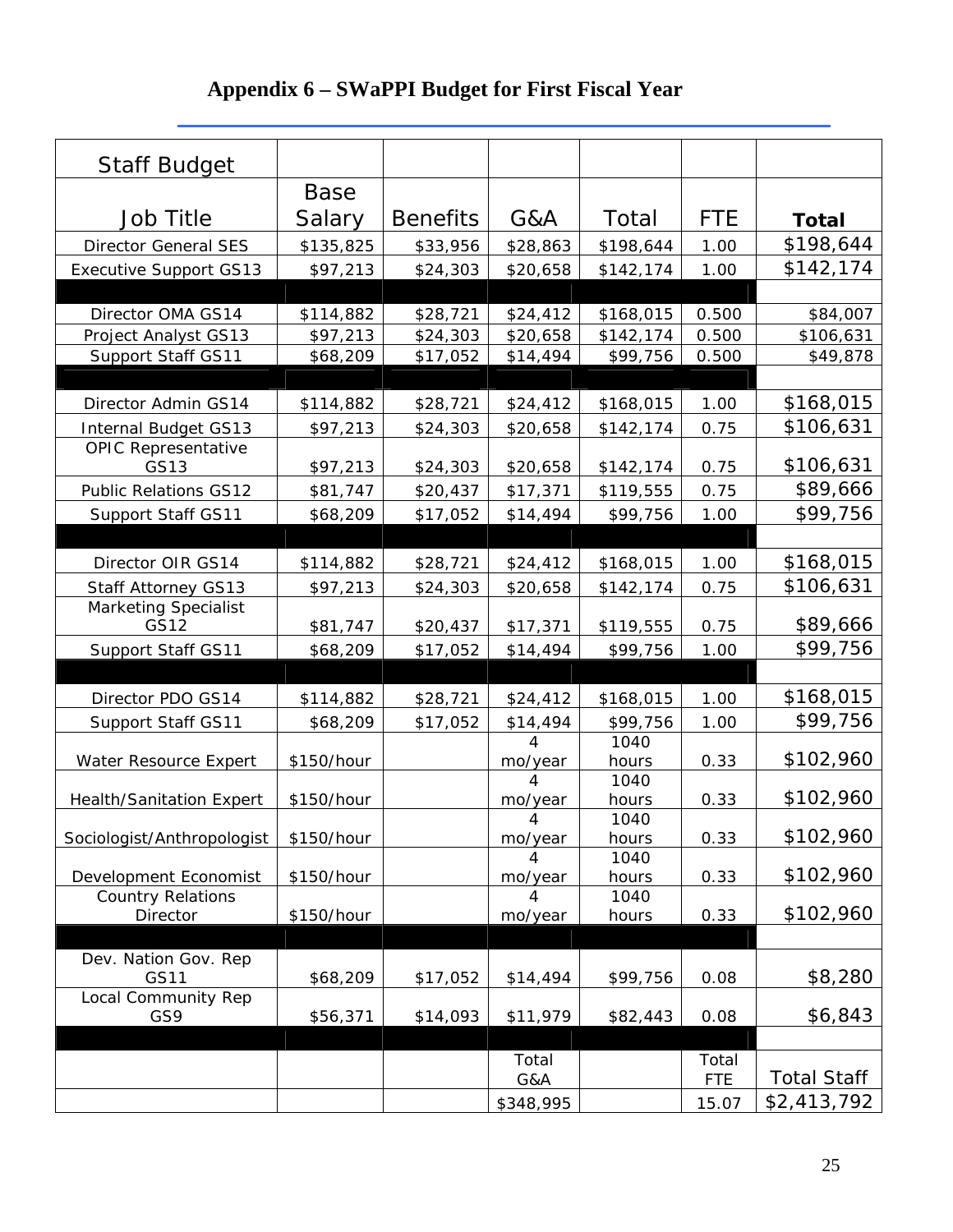| G&A particulars                     |             |             |               |  |                      |
|-------------------------------------|-------------|-------------|---------------|--|----------------------|
| Office Equipment (25%)              | \$87,249    |             |               |  |                      |
| Rents to USAID (60%)                | \$209,397   |             |               |  |                      |
| Telephone/Internet (5%)             | \$17,450    |             |               |  | <b>Total G&amp;A</b> |
| Maintenance (10%)                   | \$34,899    |             |               |  | \$348,995            |
|                                     |             |             |               |  |                      |
| <b>Travel Expenses</b>              |             | 5 day total |               |  |                      |
| Flights                             | \$1,600.00  | \$1,600.00  |               |  |                      |
| Hotel                               | \$200/night | \$1,000.00  |               |  |                      |
| Rental Car                          | \$43/day    | \$215.00    |               |  |                      |
| Expenses                            | \$100/day   | \$500.00    |               |  |                      |
| Driver/Interpreter                  | \$50/day    | \$250.00    |               |  | <b>Total Travel</b>  |
| Travel totals per trip              |             | \$3,565.00  | x 12<br>trips |  | \$42,780.00          |
|                                     |             |             |               |  |                      |
| Publication                         |             |             |               |  |                      |
| <b>Expenses</b>                     |             |             |               |  |                      |
| <b>Booklets</b>                     | \$3,500.00  | \$3,500.00  |               |  |                      |
| Pamphlets                           | \$1,000.00  | \$1,000.00  |               |  |                      |
| Small booklets                      | \$600.00    | \$600.00    |               |  |                      |
| <b>Business Cards</b>               | \$50.00     | \$550.00    |               |  |                      |
|                                     |             |             |               |  | Total                |
| RFP expenses                        | \$2,500.00  | \$3,000.00  |               |  | publication          |
| Total publication costs             |             |             |               |  | \$8,650.00           |
|                                     |             |             |               |  |                      |
| <b>SUBTOTAL</b>                     |             |             |               |  | \$2,465,222.10       |
|                                     |             |             |               |  |                      |
| <b>Contingency Funding</b><br>(10%) |             |             |               |  | \$246,522.21         |
|                                     |             |             |               |  |                      |
| <b>TOTAL</b>                        |             |             |               |  | \$2,711,744.32       |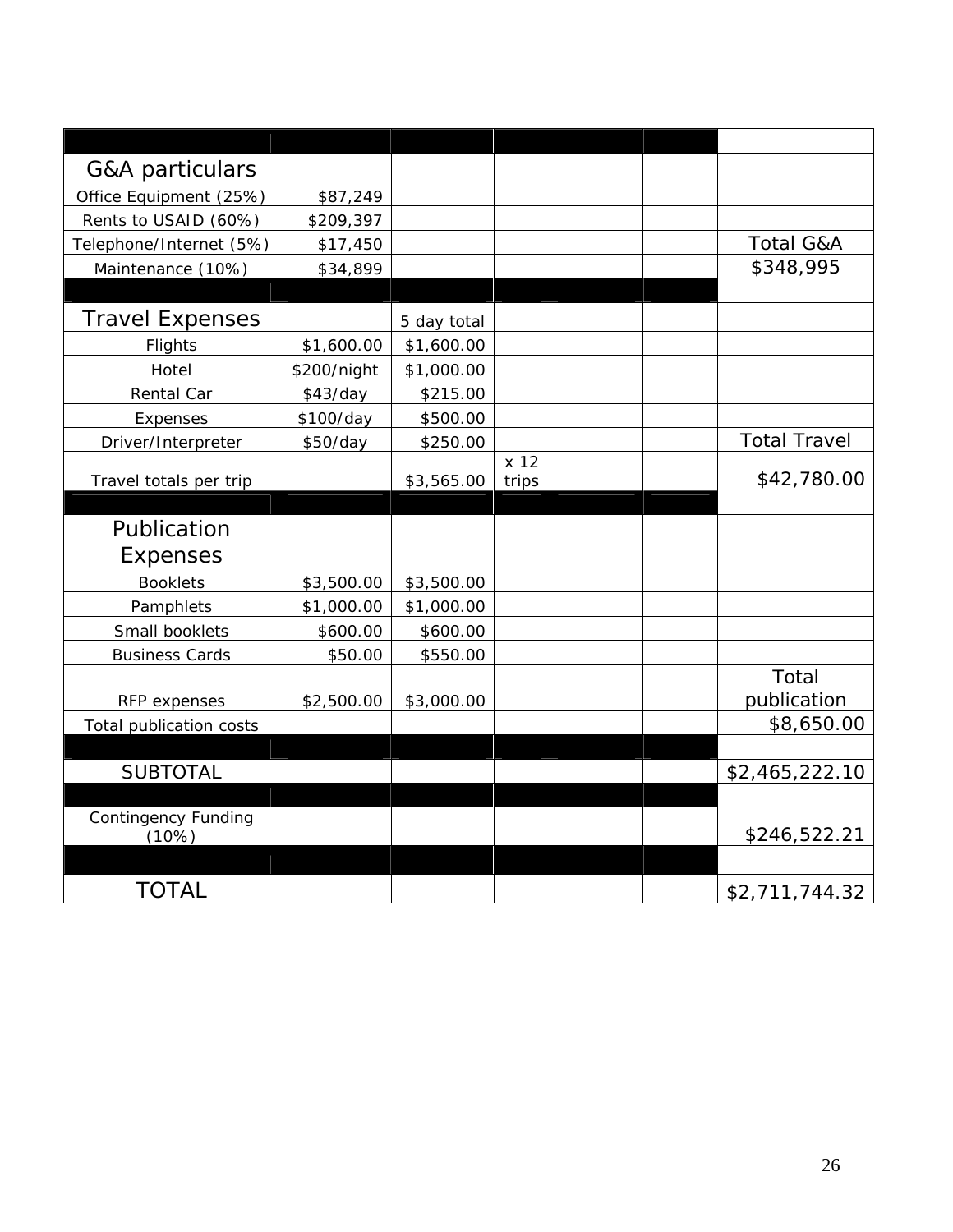### **Appendix 7 – Performance Management System for Each SWaPPI Office**

venture.

RFP.

spreadsheet form.

• Consultants will record their measurements of key indicators from each site visit in

• Monthly progress reports on the status of the

• Each PDO staff member will maintain a spreadsheet of expenses (detailed).



levels.

and potential options for achieving these

• Director of PDO will submit a draft of the RFP to the Director General each month. • Each PDO staff member will submit a weekly expense report to the Internal Budget Manager in the Office of Administration.

• Director General provides Director of PDO with written feedback on each draft of the RFP received, meeting in person to discuss when necessary.

 $27$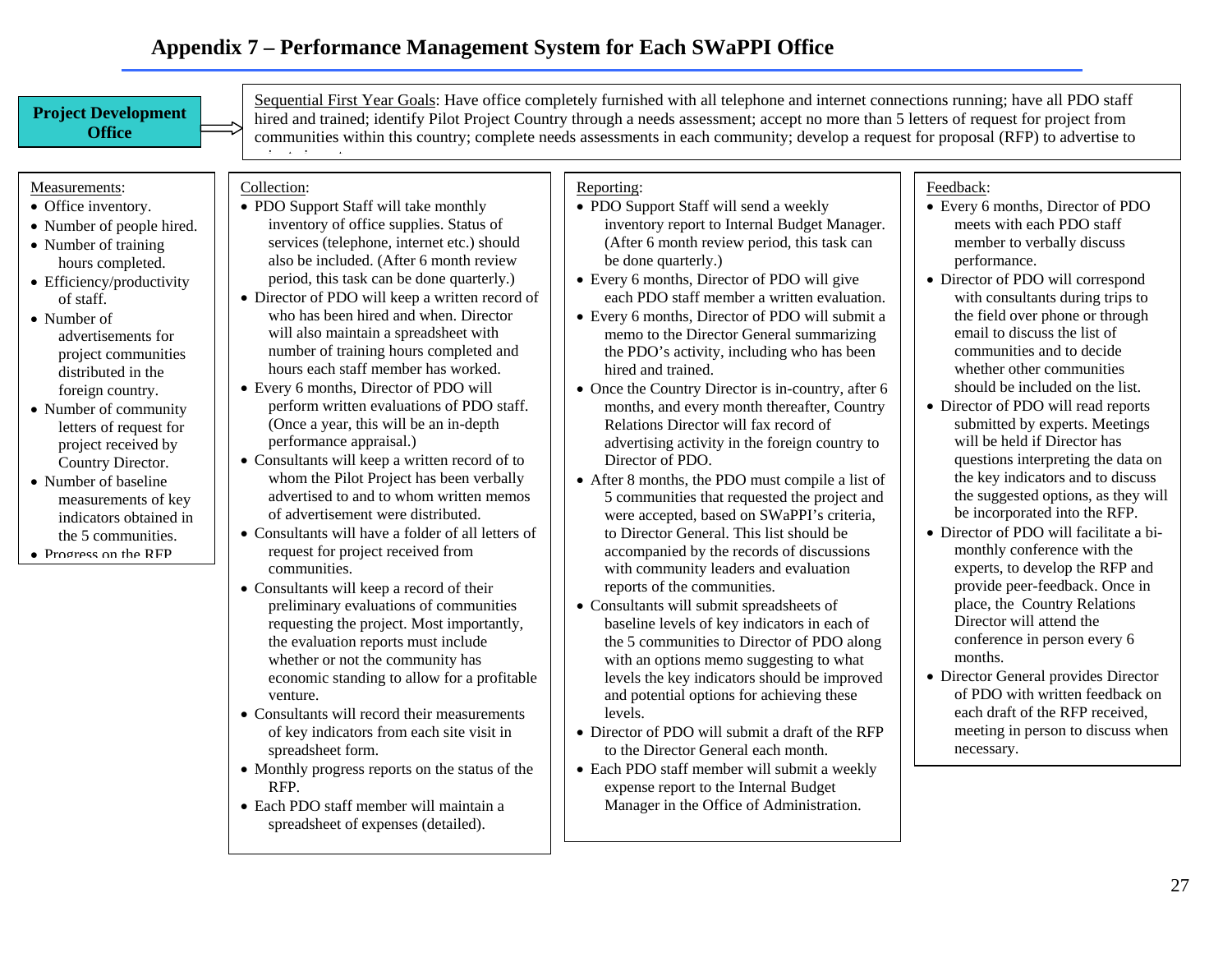#### **Office of Investor Relations**

Sequential First Year Goals: Have office completely furnished with all telephone and internet connections running; have all OIR staff hired and trained, including the Staff Attorney; prepare and implement an effective marketing strategy to advertise the RFP and attract private investors.

#### Measurements:

- Office inventory.
- Number of people hired.
- Number of training hours completed.
- Efficiency/productivity of staff.
- Number of options for marketing scheme.
- Stage of marketing strategy development and implementation.
- Number of advertisements publicized.
- Number of bids received from private investors.
- Number of interviews with private investors.

#### Collection: • OIR Support Staff will take monthly inventory of office supplies. Status of services (telephone, internet etc.) should also be included. (After 6 month review period, this task can be done quarterly.)

- Director of OIR will keep a written record of who has been hired and when. Director will also maintain a spreadsheet with number of training hours completed and hours each staff member has worked.
- Every 6 months, Director of OIR will perform evaluations of OIR staff. (Once a year, this will be an in-depth performance appraisal.)
- Marketing Specialist will create a portfolio of potential marketing strategies containing detailed plans and drafts of written advertisements.
- Marketing Specialist will keep a journal of weekly activity including research on to whom and where RFP should be advertised.
- Director of OIR will keep a written record of how (verbally or written), where (TV, internet, newspaper, periodical), and when the RFP is advertised.
- All bids received by OIR will be filed and recorded in a spreadsheet.
- Each OIR staff member maintains a spreadsheet of expenses (detailed).

### Reporting:

- OIR Support Staff will send a weekly inventory report to Internal Budget Manager. (After 6 month review period, this task can be done quarterly.)
- Every 6 months, Director of OIR will give each OIR staff member a written evaluation.
- Every 6 months, Director of OIR will submit a memo to Director General summarizing OIR's activity, including who has been hired and trained.
- Marketing Specialist briefs Director of OIR to present options for marketing strategies.
- At the end of each week, Marketing Specialist faxes Director of OIR list of activity, achievements, and problems that emerged (progress report).
- Director of OIR submits monthly written record of advertising activity to Director General.
- Marketing Specialist emails notes/minutes of interviews to Director of OIR and Staff Attorney.
- Director of OIR sends list of bidders and photocopies of their proposals to Director of PDO and Director General.
- Each OIR staff member will submit a weekly expense report to the Internal Budget Manager in the Office of Administration.

### Feedback:

- Every 6 months, Director of OIR meets with each OIR staff member to verbally discuss performance.
- Director of OIR will meet with Marketing Specialist at the beginning of each week to verbally discuss the progress report received at the end of the past week.
- Director of OIR will give Marketing Specialist verbal feedback on the marketing strategies presented in the briefing at the briefing.
- Director of OIR facilitates meeting with Marketing Specialist and Staff Attorney to discuss interviews with private investors and to decide whether or not to accept proposals for further consideration.
- Director of OIR facilitates meeting with Director General and Director of PDO to verbally discuss all accepted proposals.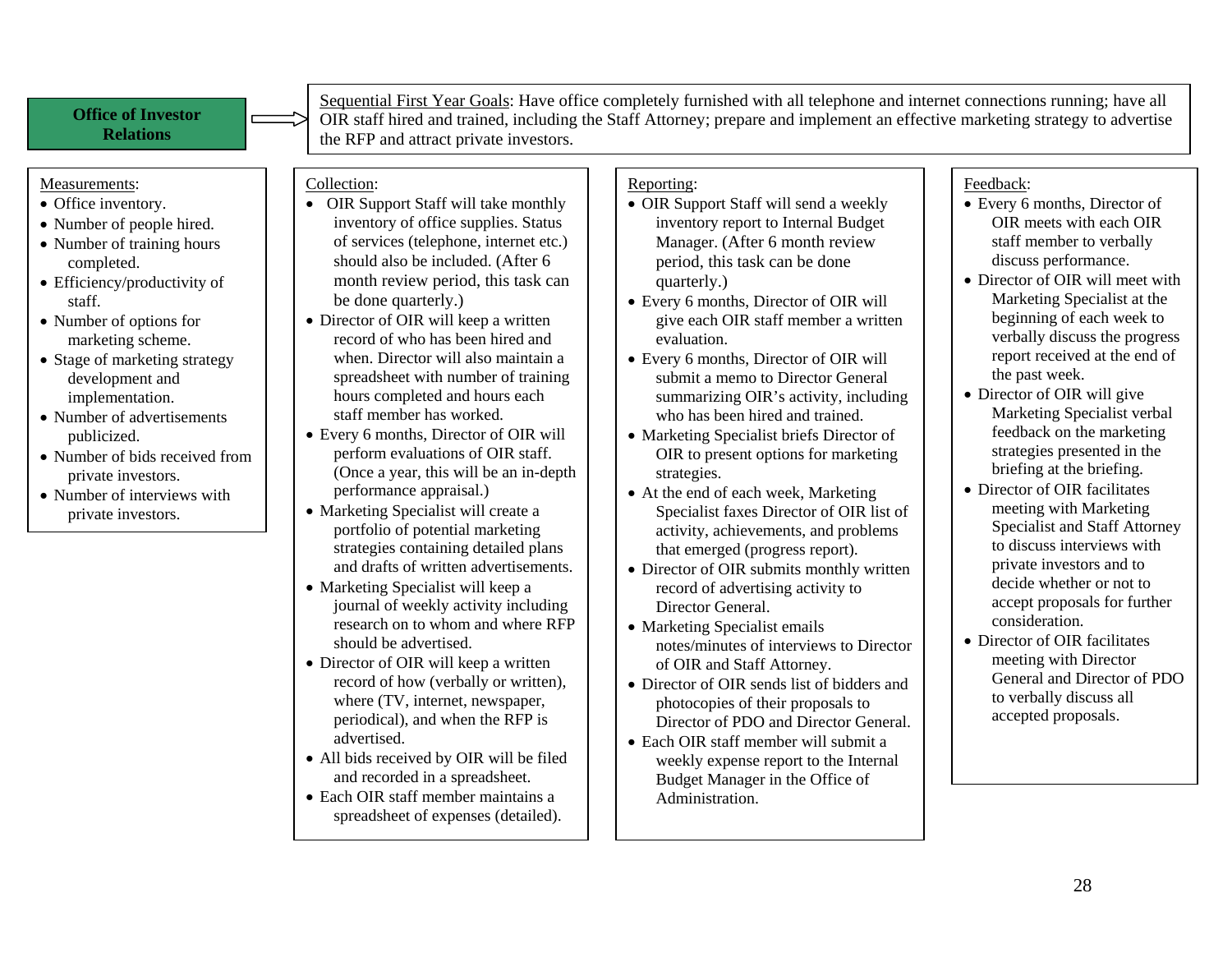### **Office of Administration**

Sequential First Year Goals: Have office completely furnished with all telephone and internet connections running; have all OA staff hired and trained and External OPIC Advisor identified; have internal budget organized; prepare and implement public relations campai gn to publicize SWaPPI and the Pilot Project Pro gram; create an informational website for SWaPPI.

#### Measurements:

- Office inventory.
- Number of people hired.
- Number of training hours completed.
- Efficiency/productivity of staff.
- Stage of public relations campaign development and implementation.
- Number of hits on website.
- Number of publications.
- Number of public inquiries.
- Evaluation of relationship between OPIC Representative and Director of Administration.
- Number and nature of budgetary inquiries received by OA from other SWaPPI offices.

### Collection:

- OA Support Staff will take monthly inventory of office supplies. Status of services (telephone, internet etc.) should also be included. (After 6 month review period, this task can be done quarterly.)
- Director of OA will keep a written record of who has been hired and when. Director will also maintain a spreadsheet with number of training hours completed and hours each staff member has worked.
- Every 6 months, Director of OA will complete written evaluations of OA staff. (Once a year, this will be an in-depth performance appraisal.)
- Public Relations Specialist will create a layout of proposed public relations campaign and drafts of advertisements whether they are to be published or presented verbally to the media.
- Public Relations Specialist will keep a journal of weekly activity.
- OA Support Staff member will record in a chart the number of hits the website gets each day and the public comments received in response to the website.
- Director of OA will keep a written record of how (verbally or written), where (TV, internet, newspaper, periodical), and when SWaPPI is publicized.
- All inquiries received by OA will be documented and filed by OA Support Staff.
- Notes/minutes will be recorded for all meetings between OPIC and OA.
- Each OA staff member maintains a spreadsheet of expenses (detailed).
- Internal Budget Manager compiles all inquiries from within SWaPPI.

### Reporting:

- OA Support Staff will send a weekly inventory report to Internal Budget Manager. (After 6 month review period, this task can be done quarterly.)
- Every 6 months, Director of OA will give each OA staff member a written evaluation.
- Every 6 months, Director of OA will submit a memo to the Director General summarizing the OA's activity, including who has been hired and trained.
- Public Relations Specialist briefs Director of OA to present proposed public relations campaign and plan for website.
- Public Relations Specialist faxes Director of OA a progress report at the end of each week.
- Director of OA submits monthly written record of all public appearances by SWaPPI staff members, articles, and interviews to Director General.
- OA Support Staff will submit a summarized list of public inquiries to Director of OA.
- Every 3 months director of OA will send a summary of the minutes from the OPIC/OA meetings to the Director General.
- Each OA staff member will submit a weekly expense report to the Internal Budget Manager in the Office of Administration.
- Internal Budget Manager will submit a cumulative SWaPPI budget report to Director General identifying any budget adjustments that need to be made.

### Feedback:

- Every 6 months, Director of OA meets with each OA staff member to verbally discuss performance.
- Director of OA will meet with Public Relations Specialist at the beginning of each week to verbally discuss the progress report received at the end of the past week.
- Director of OA gives Public Relations Specialist verbal feedback on the proposed public relations campaign and website design.
- Public Comment link on website will provide written feedback on website and SWaPPI in general.
- Director of OA facilitates meeting with Internal Budget Manager, OPIC Representative and External OPIC Advisor to verbally discuss insurance and revolving funds arrangements.
- Director General will provide written feedback to Director of OA regarding relations with OPIC.
- Internal Budget Manager will distribute a bi-monthly written budget report to each SWaPPI office providing feedback on each office's current expenditure levels.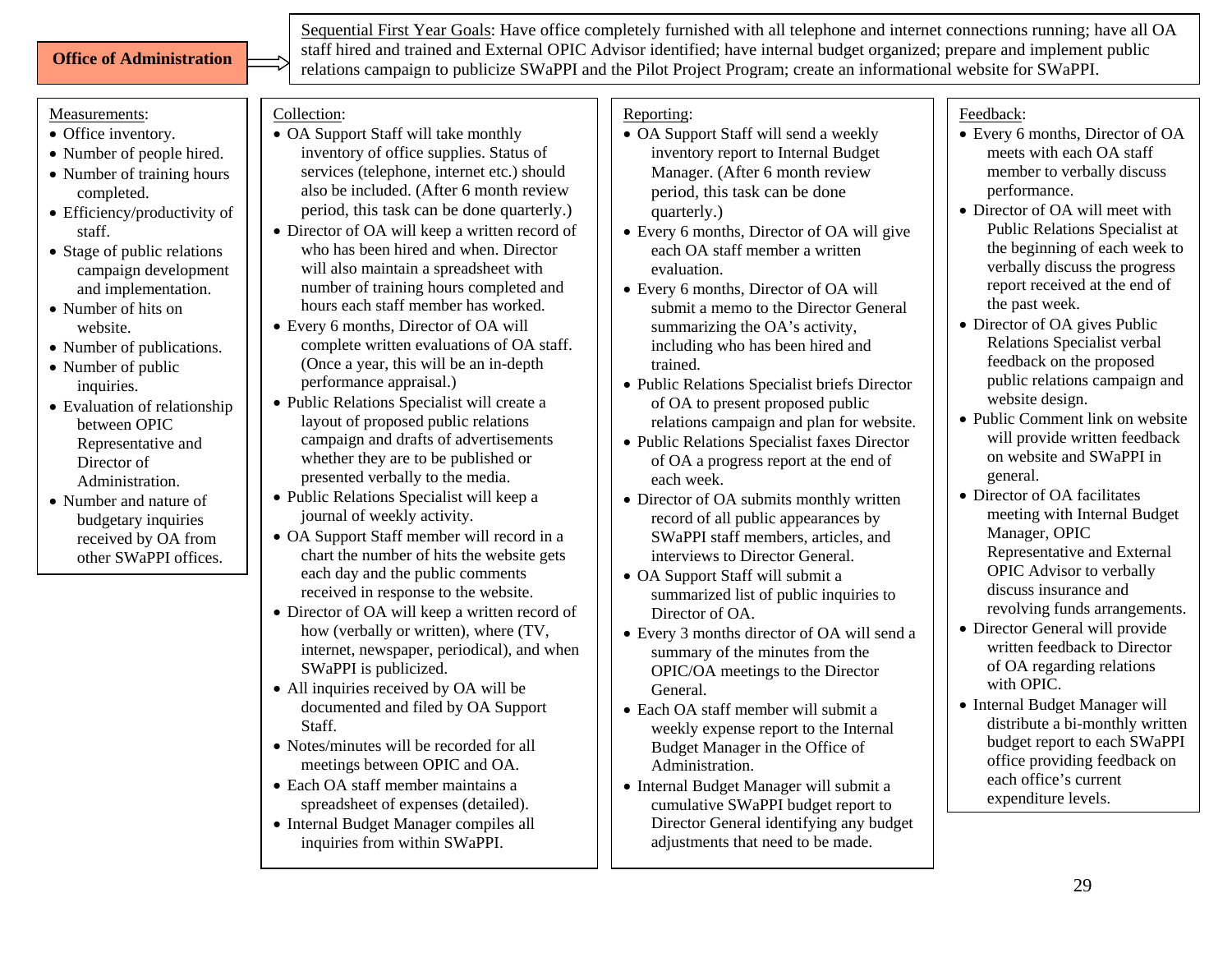Sequential First Year Goals: Have office completely furnished with all telephone and internet connections running; have all OMA staff hired and trained; prepare performance management system for Pilot Project to be implemented in year 2.

#### Measurements:

- Office inventory.
- Number of people hired.
- Number of training hours completed.
- Efficiency/productivity of staff.
- Stage of performance management system development and implementation.

### Collection:

- OMA Support Staff will take monthly inventory of office supplies. Status of services (telephone, internet etc.) should also be included. (After 6 month review period, this task can be done quarterly.)
- Director of OMA will keep a written record of who has been hired and when. Director will also maintain a spreadsheet with number of training hours completed and hours each staff member has worked.
- Every 6 months, Director of OMA will perform evaluations of OMA staff. (Once a year, this will be an in-depth performance appraisal.)
- • Project Analyst will design a performance management system along with a chronological list of tasks to prepare system for implementation.
- • Each OA staff member maintains a spreadsheet of expenses (detailed).

### Reporting:

- PDO Support Staff will send a weekly inventory report to Internal Budget Manager. (After 6 month review period, this task can be done quarterly.)
- Every 6 months, Director of OMA will give each OMA staff member a written evaluation.
- Every 6 months, Director of OMA will submit a memo to the Director General summarizing the OMA's activity, including who has been hired and trained.
- Project Analyst briefs Director of OMA to present proposed performance management system and implementation timeline.
- Project Analyst submits weekly memo to Director of OMA indicating where along the timeline and in the list of tasks the office stands.
- Director of OMA sends final performance management system design to Director General.
- Each OMA staff member will submit a weekly expense report to the Internal Budget Manager in the Office of Administration.
- • Each OA staff member will submit a weekly expense report to the Internal Budget Manager in the Office of Administration.

### Feedback:

- Every 6 months, Director of OMA meets with each OMA staff member to verbally discuss performance.
- Director of OMA verbally discusses performance management system design and implementation timeline with Project Analyst after briefing.
- Director General meets with Director of OMA to give verbal feedback on performance management design.